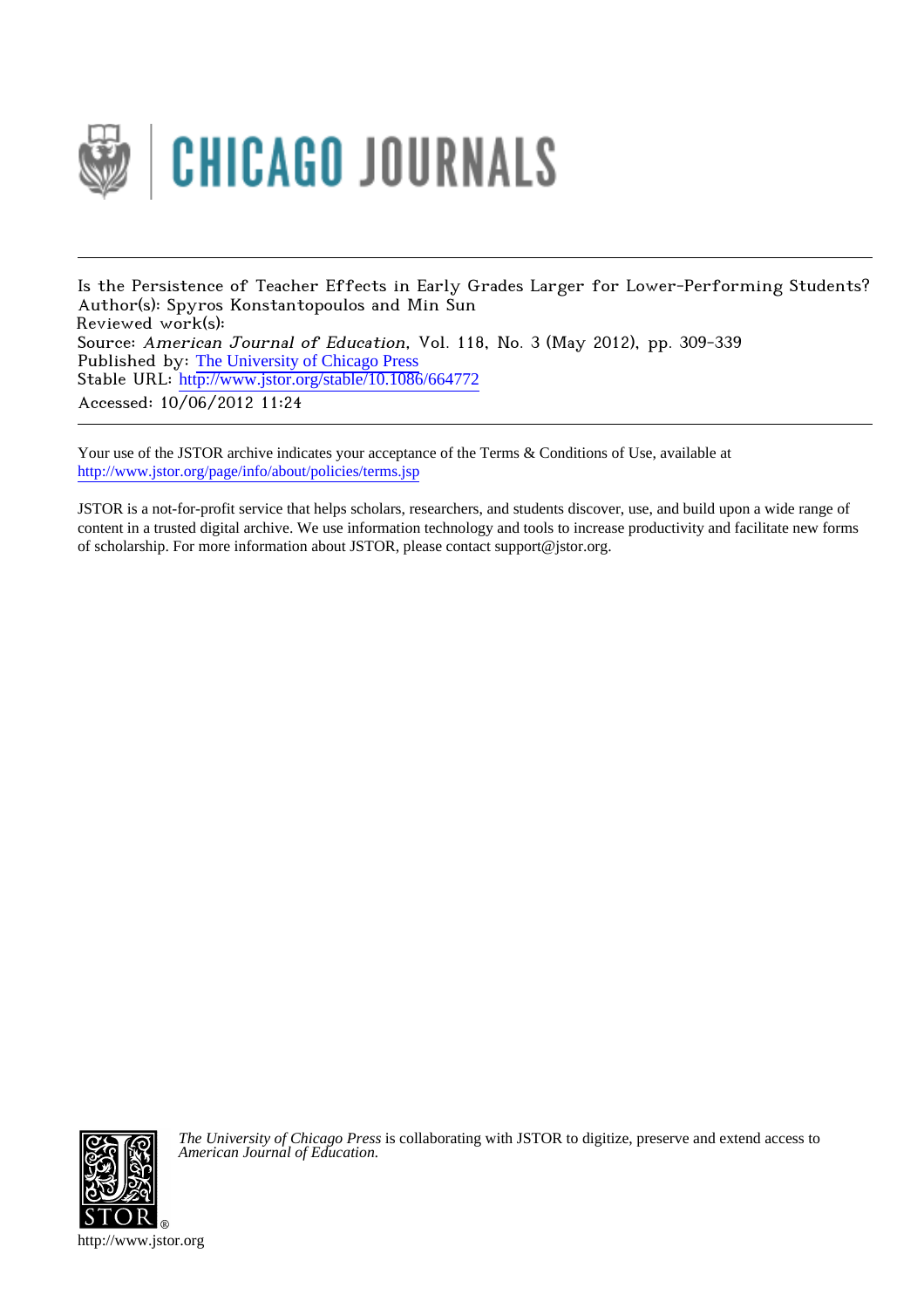# Is the Persistence of Teacher Effects in Early Grades Larger for Lower-Performing Students?

# SPYROS KONSTANTOPOULOS

*Michigan State University*

MIN SUN *Virginia Tech*

> We examined the persistence of teacher effects from grade to grade on lowerperforming students using data from Project STAR. Teacher effects were computed as residual classroom achievement within schools. Teacher effects in one grade predicted achievement in following grades using quantile regression. Results consistently indicated that all students benefited similarly from teachers, and differential teacher effects were not evident. Overall, lower-performing students benefit as much as other students from teachers except in fourth grade, where lower-performing students benefit more. Having effective teachers in successive grades seems beneficial to lower-performing students in mathematics and reading. However, having low-effective teachers in successive grades is detrimental to all students especially in mathematics.

Since the Coleman report, much educational research has focused on identifying school-related factors that affect student learning, and many school policy initiatives have attempted to ensure that school resources are allocated adequately to schools. One factor widely believed by educational researchers to affect student achievement is teachers, and a fundamental goal of teacher effects research is to examine how teachers improve academic achievement for all students. Since the US educational system is designed to provide all students with equal access to school resources and to reduce inequality in achievement, it is important to determine whether lower-performing students benefit more from teachers than other students. It is appealing to think that teachers increase academic achievement for all students and simultaneously close the achievement gap between higher- and lower-performing students by

Electronically published March 5, 2012

*American Journal of Education* 118 (May 2012) 2012 by The University of Chicago. All rights reserved. 0195-6744/2012/11803-0002\$10.00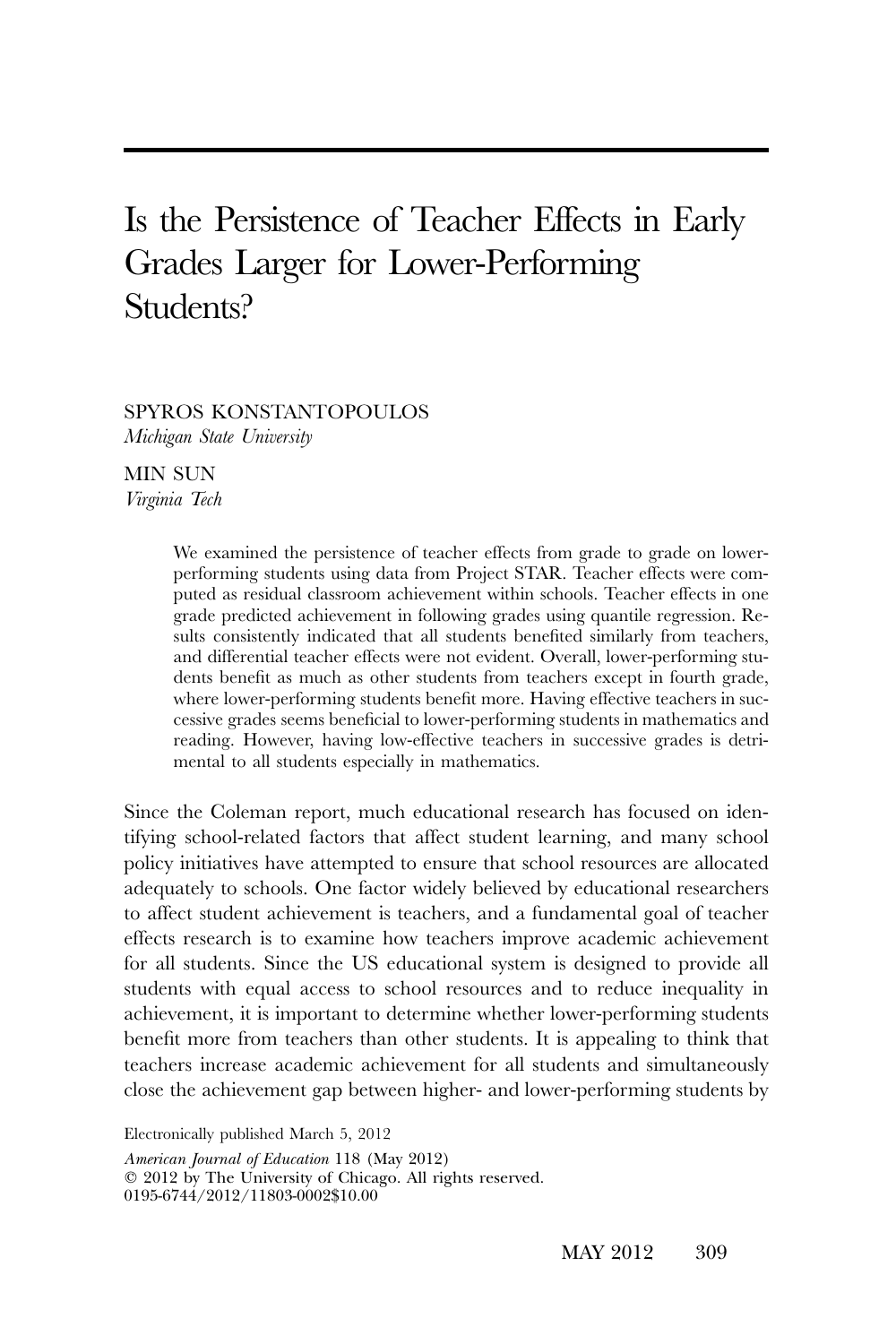helping lower-performing students perform as well as higher-performing students.

One focus of No Child Left Behind (NCLB) has been to reduce the achievement gap and to ensure that lower-performing students from disadvantaged backgrounds attain academic proficiency. One important mechanism through which this can be accomplished is teacher effectiveness. NCLB has mandated state plans to improve teacher effectiveness, with the underlying belief that effective teachers can increase achievement especially for lower-performing students. It is timely then to examine how teachers affect lower-performing students and whether these types of students benefit more from teachers.

Anecdotal evidence as well as empirical research indicates that teachers differ noticeably in their effectiveness as educators and pedagogues to promote student achievement. Evidence from experimental and nonexperimental studies has consistently indicated that teachers differ considerably in their effectiveness and that teacher effects are large (e.g., Goldhaber and Brewer 1997; Nye et al. 2004; Rivkin et al. 2005; Rowan et al. 2002). In these studies, teacher effectiveness is defined typically as differences or variation in achievement between classrooms adjusted by student background.

Findings about differential teacher effects on minority and disadvantaged students have been mixed. For example, some researchers have demonstrated that teacher characteristics such as experience are positively and significantly linked to the achievement of black students (Murnane and Phillips 1981). Other researchers have shown that teacher effects are not associated with the achievement of black or Hispanic students (Hanushek 1992). More recent work has reported that minority and disadvantaged students seem to benefit as much as other students from teachers (Konstantopoulos 2009). Other recent work has provided evidence about the persistence of teacher effects in elementary grades (Konstantopoulos and Chung 2011). Specifically, the authors reported that teacher effects were positive and persisted through sixth grade. However, the differential persistence of teacher effects on lower-performing students has not been well documented.

In this study, we examined the persistence of the effects teachers have on

SPYROS KONSTANTOPOULOS is associate professor and program coordinator of measurement and quantitative methods in the Department of Counseling, Educational Psychology, and Special Education at Michigan State University. His research interests include teacher and school effects, class size effects, power analysis in experimental designs with nested data structures, and multilevel meta-analysis. MIN SUN is an assistant professor of Educational Leadership and Policy Studies at Virginia Tech. Her research focuses on educational policy analysis, the development and evaluation of teachers and principals, and quantitative research methodology.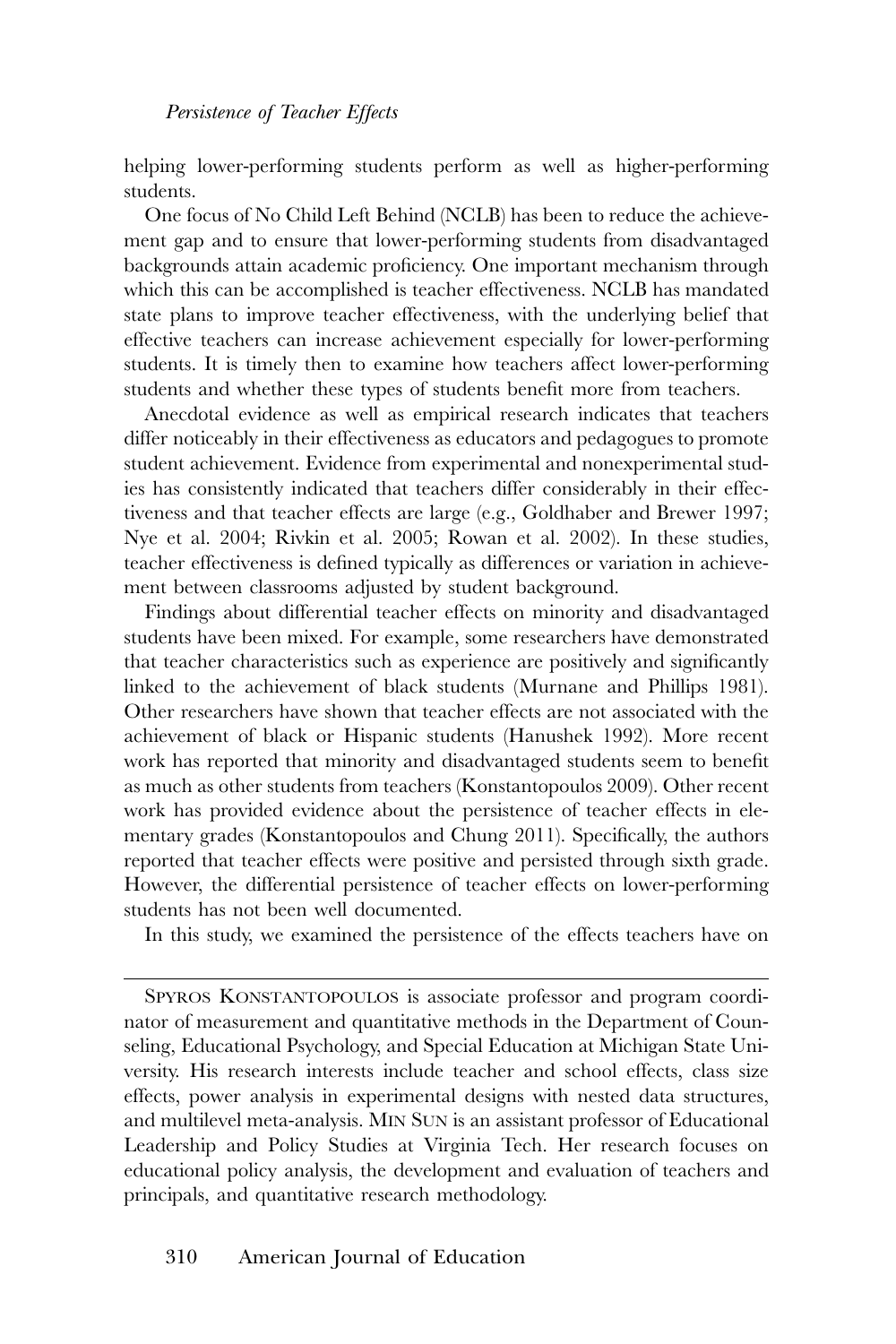lower-performing students from grade to grade using high-quality experimental data from Project STAR (Student Teacher Achievement Ratio; Krueger 1999; Nye et al. 2000). Specifically, we were interested in investigating the differential persistence of teacher effects in early grades across the achievement distribution in order to determine whether lower-performing students in one grade benefit more from teacher effects in the previous grade. Project STAR was a well-executed, large-scale randomized experiment, and evidence derived from such data is likely to have higher internal validity and, to a lesser extent, higher external validity than small-scale studies with convenience samples. We used quantile regression to compute the persistence of teacher effects across the entire distribution of achievement. The outcome variables were mathematics and reading scores, and the main independent variable was teacher effects.

# Differential Teacher Effects

The computation of the persistence of teacher effects at different quantiles of the achievement distribution allowed us to detect possible differential effects. Such effects indicate that certain groups of students are affected by teachers differently than other students and that the effectiveness of teachers varies by achievement level. When differential effects are evident, the changes in achievement for lower- and higher-performing students that are due to teachers vary. A notion related to differential effects is that of interaction effects between teacher effects and levels of achievement. The idea is that teacher effects may interact with levels of achievement, and through that interaction the effects are potentially maximized. The notion of interaction effects between variables goes back to the pioneering work of Cronbach and Snow (1977). Such effects indicate the degree to which teacher effects depend on the level of achievement.

In our study, prior teacher effects were used to predict future performance of lower-performing students. One hypothesis is that lower-performing students may benefit more from having effective teachers than other students. Alternatively, the performance of such students may be influenced more by teachers and less by parents. For example, effective teachers may be more likely to identify lower-performing students and provide instruction that is designed to benefit these students in the early grades. If that were true, then it is also likely that the persistence of these effects will be larger for lowerperforming students the following year. Alternatively, instructional practices enacted by effective teachers may engage or motivate lower-performing students more in learning activities, and such gains may persist from year to year.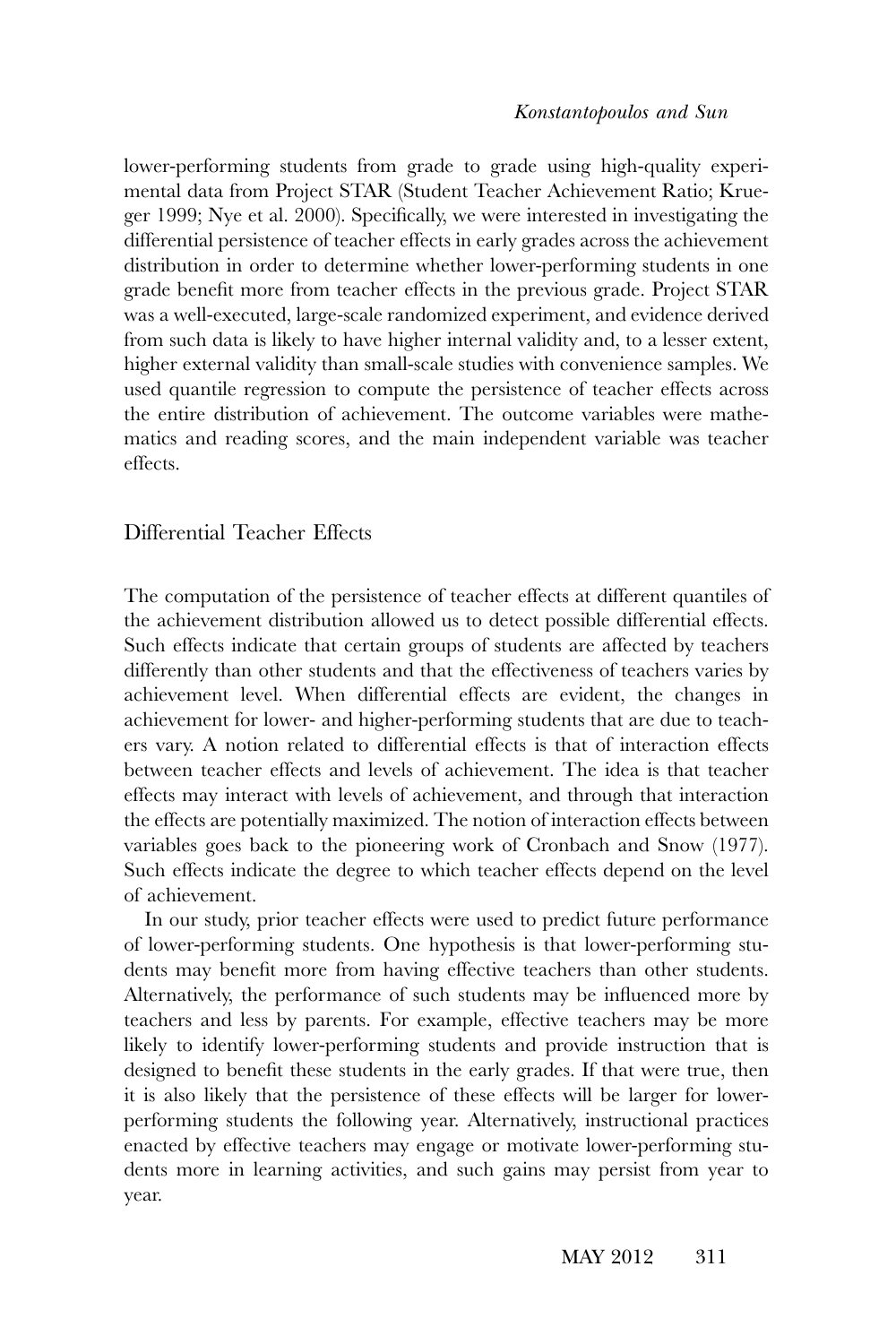We used quantile regression to estimate teacher effects at different quantiles of the achievement distribution. These estimates indicate the degree of interaction between the persistence of teacher effects and level of achievement. When the estimates are significant, the research hypothesis that teacher effects vary by level of achievement is tenable, and the null hypothesis that effects are similar for all students is false. In particular, we were interested in whether lower-performing students in one grade (e.g., first grade) benefited more from having effective teachers in the previous grade (e.g., kindergarten). If that hypothesis were true, one would expect larger estimates of the persistence of teacher effects in the lower tail of the achievement distribution.

In the context of answering the question *what works for whom*, such analyses can yield important findings. First, the analyses can reveal the groups of students that benefit more from having effective teachers in previous grades. The magnitude of the estimates suggests whether the persistence of teacher effects is considerable enough to be of policy relevance. Second, knowing whether all or some students benefit similarly or differently from having had effective teachers is potentially valuable. Such information provides an explicit inference about the generality of the results and points to the consistency of the persistence of teacher effects for different groups of students.

# Previous Research on Teacher Effects

Generally, there are two major lines of research that have discussed the effects of teachers on student achievement. The first tradition of research includes studies that measure the association between teacher characteristics and student achievement. The second tradition of research estimates the variation in achievement between classrooms.

# *Teacher Characteristics and Student Achievement*

Three areas are included in this tradition of research. The first area includes education production function studies that attempt to determine the relationship between specific, measured teacher characteristics such as teacher experience, education, salary, or certification and student achievement. However, because parents choose neighborhoods in which to live and hence their associated schools, according to tastes and resources, student background is confounded with teacher characteristics (Tiebout 1956). Therefore, education production function studies attempt to control for this confounding by using student background characteristics as covariates in regression models (e.g., Coleman et al. 1966). A particularly important covariate is prior achievement,

## 312 American Journal of Education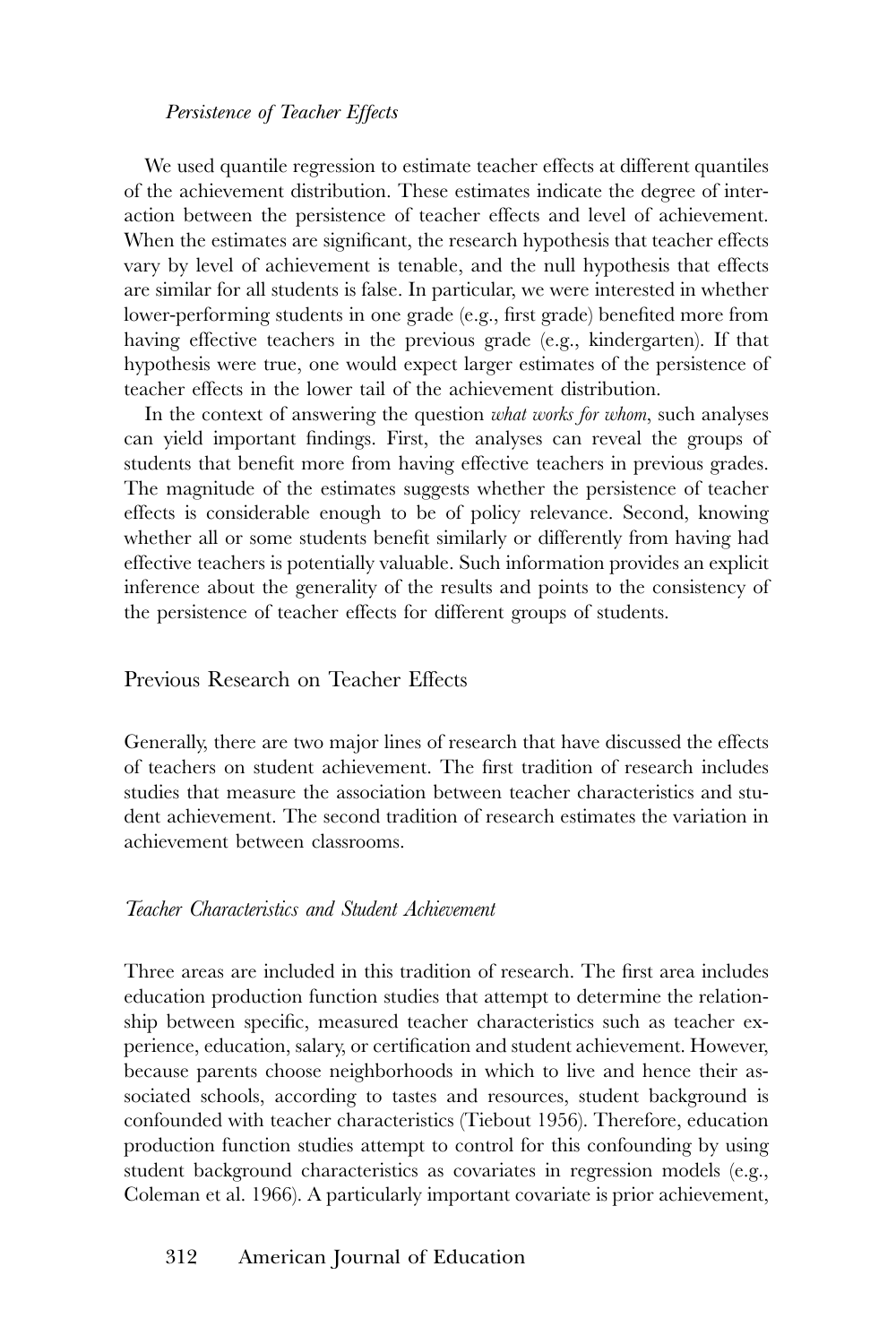because it summarizes the effects of individual background. Some reviewers of the education production function literature argue that measured teacher characteristics such as educational preparation, experience, or salary are only slightly related to student achievement (Hanushek 1986). Other reviewers argue that some of the resource characteristics such as teacher experience and teacher education have positive effects on student achievement (Greenwald et al. 1996).

More recently, researchers have examined the effects of teacher experience, knowledge, and certification on student achievement. Economists have demonstrated a positive association between teacher experience and student achievement (Clotfelter et al. 2006). Education researchers have examined the effect of teacher content knowledge on student achievement (Hill et al. 2005; Kennedy 2008). For instance, Hill and colleagues found that teachers' mathematical knowledge was a significant and positive predictor of mathematics achievement gains in first and third grades, controlling for student socioeconomic status (SES) and teacher characteristics such as experience. Kennedy (2008) also found that teacher content knowledge seems to benefit students. Finally, researchers have provided evidence that National Board–certified teachers seem to be more effective than other teachers (Goldhaber and Anthony 2007).

The second area includes studies known as process-product studies that aim to identify classroom processes (e.g., observed teacher characteristics and teaching practices) that are associated with student outcomes (or products) such as achievement (Good and Brophy 1987). In these studies, teacher confidence in teaching students successfully, efficient allocation of classroom time to instruction and academic tasks, effective classroom organization and group management, and active/engaging teaching that emphasizes understanding of concepts have been shown to affect student achievement positively (Good and Brophy 1987). Reviewers of teacher effects from process-product studies have concluded that effective teachers substantially influence academic achievement for all students (Good 1979). In addition, other studies have documented that teachers with higher evaluation scores in their teaching had higher classroom achievement means and contributed in closing the achievement gap between lower- and higher-SES students in some grades (Borman and Kimball 2005). Improvements in teacher qualifications also seem to increase student achievement, especially in poor schools (Boyd et al. 2008).

The third area is known as value-added research. Value-added models have gained considerable attention in the last 15 years, mainly because of the urgency of using achievement scores to determine teacher effects on student outcomes following the passage of NCLB. The underlying idea in value-added models is to examine the effects of teachers on students' learning gains net of student background. These models intend to estimate the unique contribution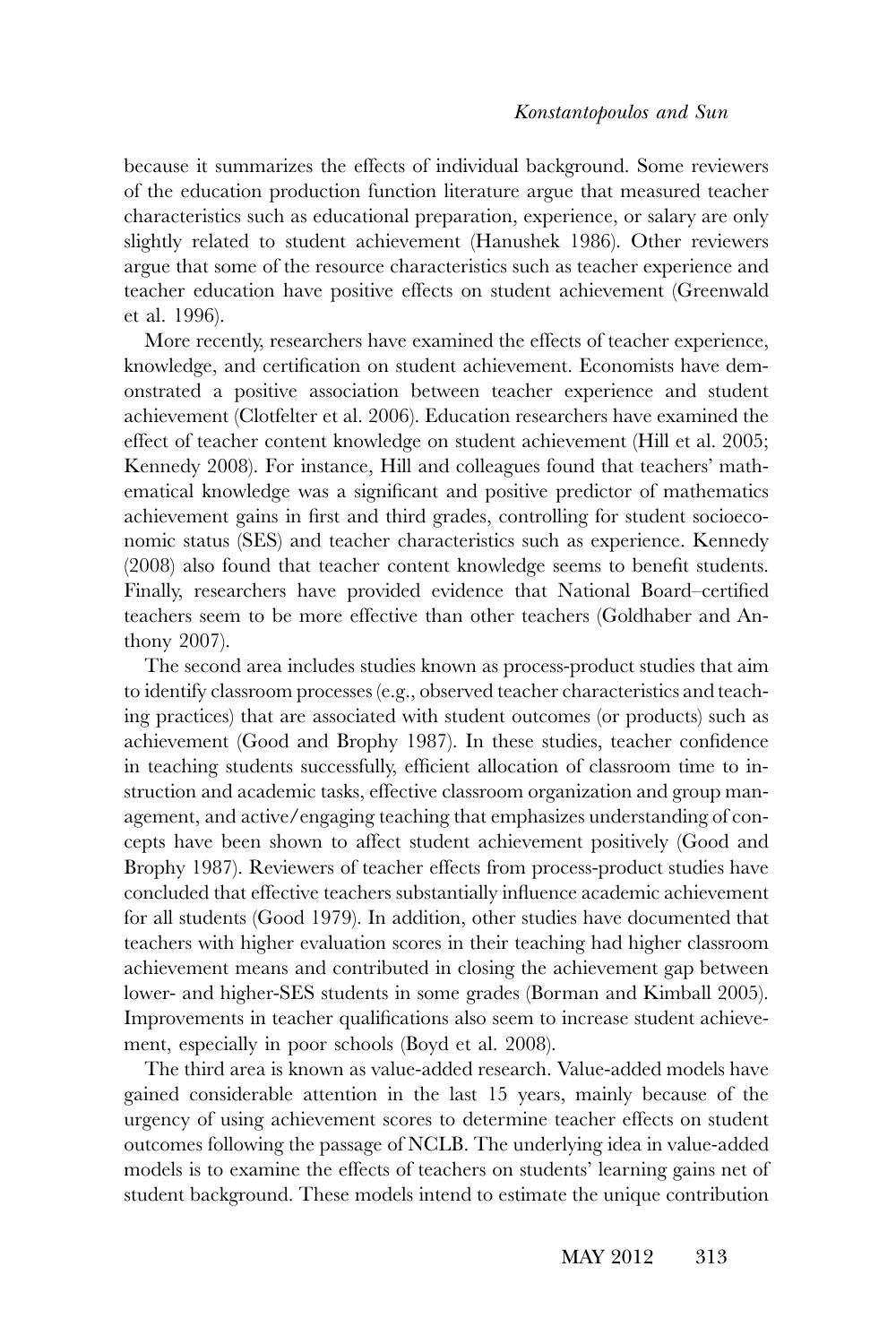or "value added" of teachers on students' change in learning. In this sense, value-added research is not a completely new area since regression models that examine teacher and school effects net of student background date back to the famous Coleman report.

Meyer (1997) argues that the key objective in value-added research is to determine teacher effects on student achievement net of the effects of other sources that may affect student achievement. It is common practice in valueadded research to gauge teacher effects via regression models that control for covariates hypothesized to influence student learning such as previous achievement. Often the outcome in such regression models is a posttest measure of student achievement in standardized tests. The main independent variable represents teacher effects, and other variables such as prior measures of student achievement are included as covariates to adjust for previous ability (Mc-Caffrey et al. 2004; Raudenbush 2004). However, not all value-added models control for student background. For example, some researchers who have used value-added models have argued that sometimes controlling for student background may overadjust the teacher effects estimates (Ballou et al. 2004; Sanders and Rivers 1996).

In principle, value-added models are hypothesized to provide more accurate and perhaps causal estimates of teacher effectiveness than other studies. However, value-added models do not necessarily eliminate all possible confounding effects because unobservables may still be related to teacher effects (Braun 2005). Rubin et al. (2004) provided a thoughtful discussion about causal inferences of teacher and school effects. In their discussion, the authors argued that causal estimates of teacher effects are difficult to conceptualize even in well-done randomized experiments and that value-added models do not necessarily provide causal estimates. Rather, these models should more likely be conceptualized as providing descriptive measures of teacher effects. Along this line, more recent work has raised concerns about the assumptions that underlie value-added models and has proposed that these models should go through rigorous validation and falsification tests (Rothstein 2010).

Previous work has also examined the persistence of teacher effects on student achievement using value-added models (e.g., Ballou et al. 2004; McCaffrey et al. 2004; Sanders and Rivers 1996). For example, Sanders and Rivers (1996) used a value-added model to predict the teacher effects in grades 3, 4, and 5 on fifth-grade achievement, controlling for achievement in second grade. The authors concluded that the teacher effects were cumulative. More recent work has also demonstrated that teacher effects persist in elementary grades and that their cumulative effects are considerable (Konstantopoulos and Chung 2011).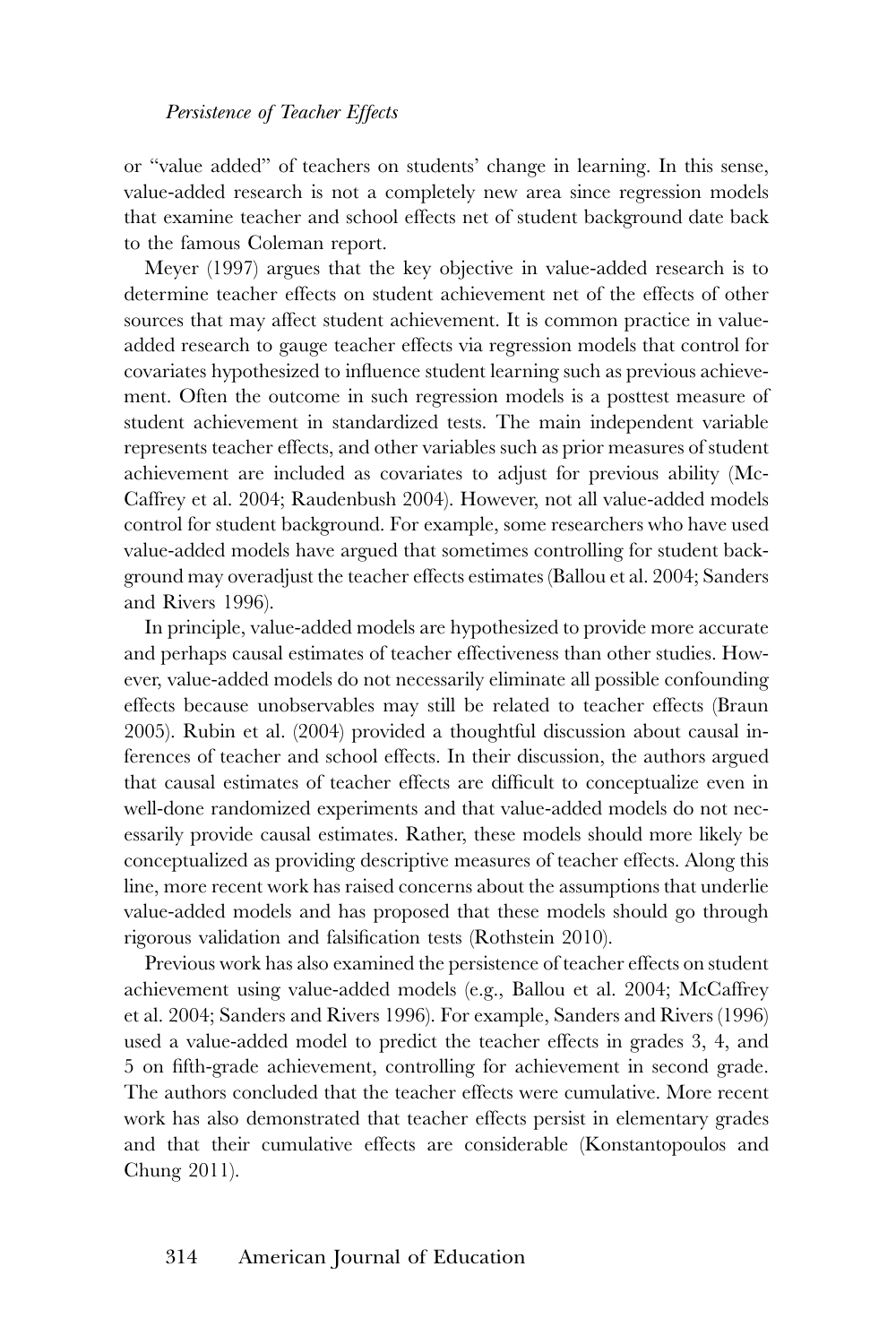## *Studies of Variation in Teacher Effects*

The second tradition of research examines the variation in achievement between classrooms controlling for student background. These models typically use prior achievement as a covariate as well and measure the variance in residualized student achievement gain across classrooms. That is, these classroom variances in achievement gain are due to differences in teacher effectiveness. The underlying assumption is that the between-classroom variation in achievement is caused by variation in teacher effectiveness. Typically these studies calculate the proportion of variance in residualized student achievement gain accounted for by teacher effects using regression analysis. Specifically, the change in the coefficient of determination is estimated when teacher effects are included in the regression model, and this change indicates the variability in achievement across classrooms due to teachers. Overall, the results of such studies have suggested that there is indeed considerable variation in teacher effectiveness (Goldhaber and Brewer 1997; Murnane and Phillips 1981; Rowan et al. 2002). Further, a recent study documented large differences in average achievement among classrooms (Nye et al. 2004). Nye et al. reviewed teacher effects estimates in the literature and suggested that, on average, a one standard deviation increase in teacher effectiveness would increase student achievement gains by about one-third of a standard deviation. A more recent review summarized estimates of teacher effects in standard deviation units and reported that in reading the estimates ranged from approximately one-tenth to one-fifth of a standard deviation and in mathematics from onetenth to one-third of a standard deviation (Hanushek and Rivkin 2010).

One caveat, however, about the studies within this tradition of research is that they cannot identify specific teacher characteristics that compose teacher effectiveness. It is noteworthy that typically observed teacher characteristics such as teacher experience and education explain only a small proportion of the variation in teacher effectiveness (Konstantopoulos 2011b; Rivkin et al. 2005). For example, Konstantopoulos found that teacher education and experience explained less than 1 percent of the variation in teacher effects in early grades. These findings suggest that the majority of the variability in teacher effects remains unexplained and not captured by typically observed teacher characteristics. It is possible that the teacher characteristics typically measured are easy to collect but unrelated to achievement, whereas other characteristics such as teacher motivation remain unmeasured because they are difficult to collect. Even if researchers attempted to measure the "right" teacher characteristics, it is possible that the measurement would be so poor that the effects would be attenuated.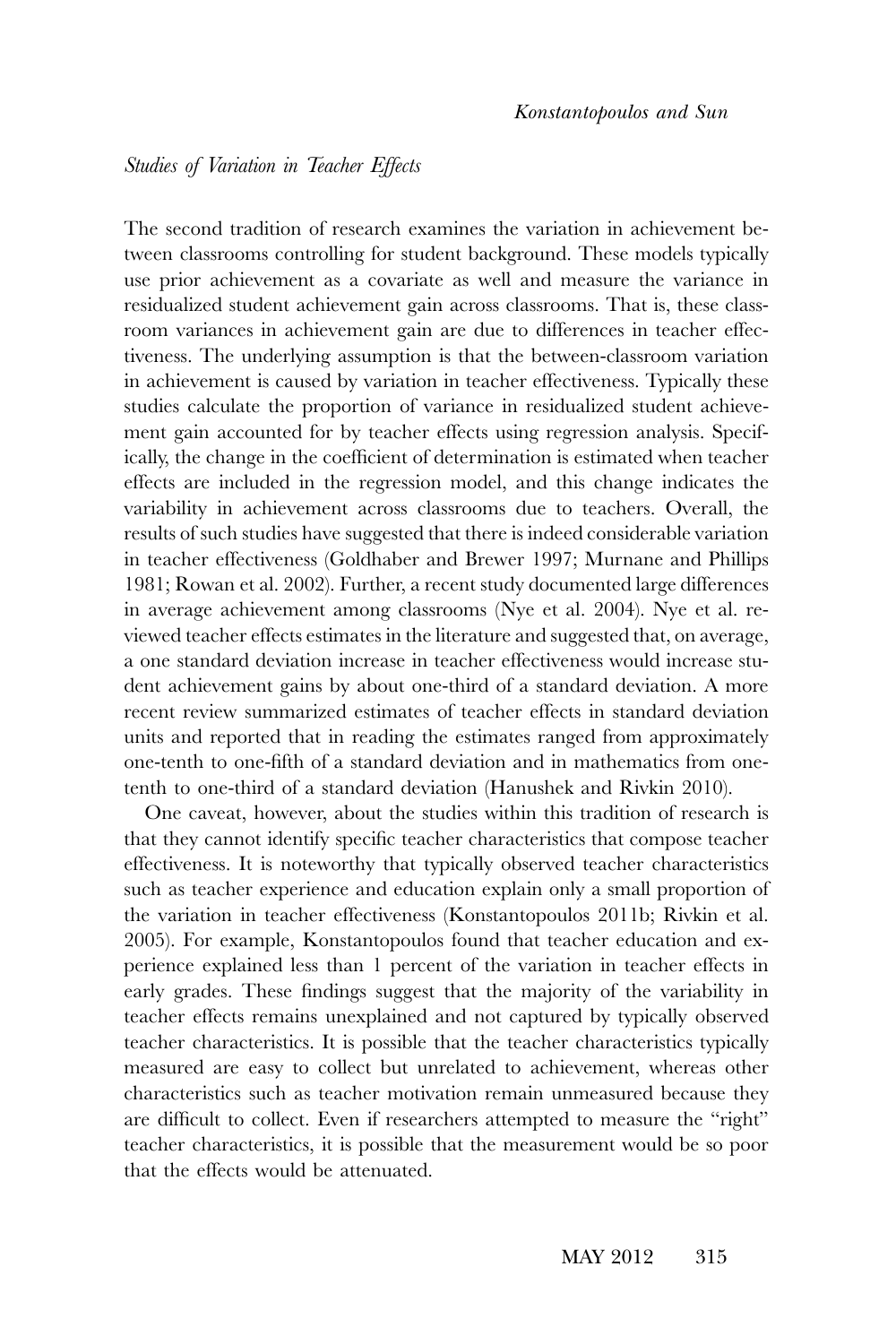# Limitations of Previous Work

Students are frequently assigned to teachers on the basis of their characteristics such as achievement; teachers are not randomly assigned to classrooms either. For instance, more experienced teachers may be assigned to classes composed of higher-performing students as a privilege of seniority or to classes composed of lower-performing students as a compensatory strategy. This nonrandom assignment creates problems when inferring the relation between teacher characteristics and student achievement because the causal direction of the relationship is unclear. In a recent study, Clotfelter et al. (2006) reported that economically advantaged students are more likely to have highly qualified teachers than other students. This finding suggests that, owing to selection, the association between teacher characteristics and achievement can be biased.

Because of confounding, it is difficult to interpret the estimates of teacher effects on student achievement in both traditions of research mentioned above. Although it is essential to control for student background in order to reduce variability in preexisting differences and identify the unique contribution of teachers to student achievement, even important covariates such as prior achievement and SES do not completely eliminate differences in background characteristics. Teacher effects may still be confounded with unobserved individual, family, school, and neighborhood variables. For example, previous achievement or SES may not adequately control for preexisting differences in unobservables such as motivation.

The problems in interpretation would be eliminated if both students and teachers were randomly assigned to classes. Random assignment of students would in principle ensure that all observable and unobservable differences between students in different classes are not systematic. Likewise, random assignment of teachers to classes would assure that any differences in teacher characteristics are uncorrelated with classroom achievement and other classroom variables (Weiss 2010). In this study, we used data from Project STAR that satisfy both conditions of random assignment. Project STAR was a field experiment designed to measure class size effects. However, the fact that students and teachers were randomly assigned to classroom types within schools in each grade provides a great opportunity to gauge teacher effects since the potential confounding issues should in principle be reduced if not eliminated.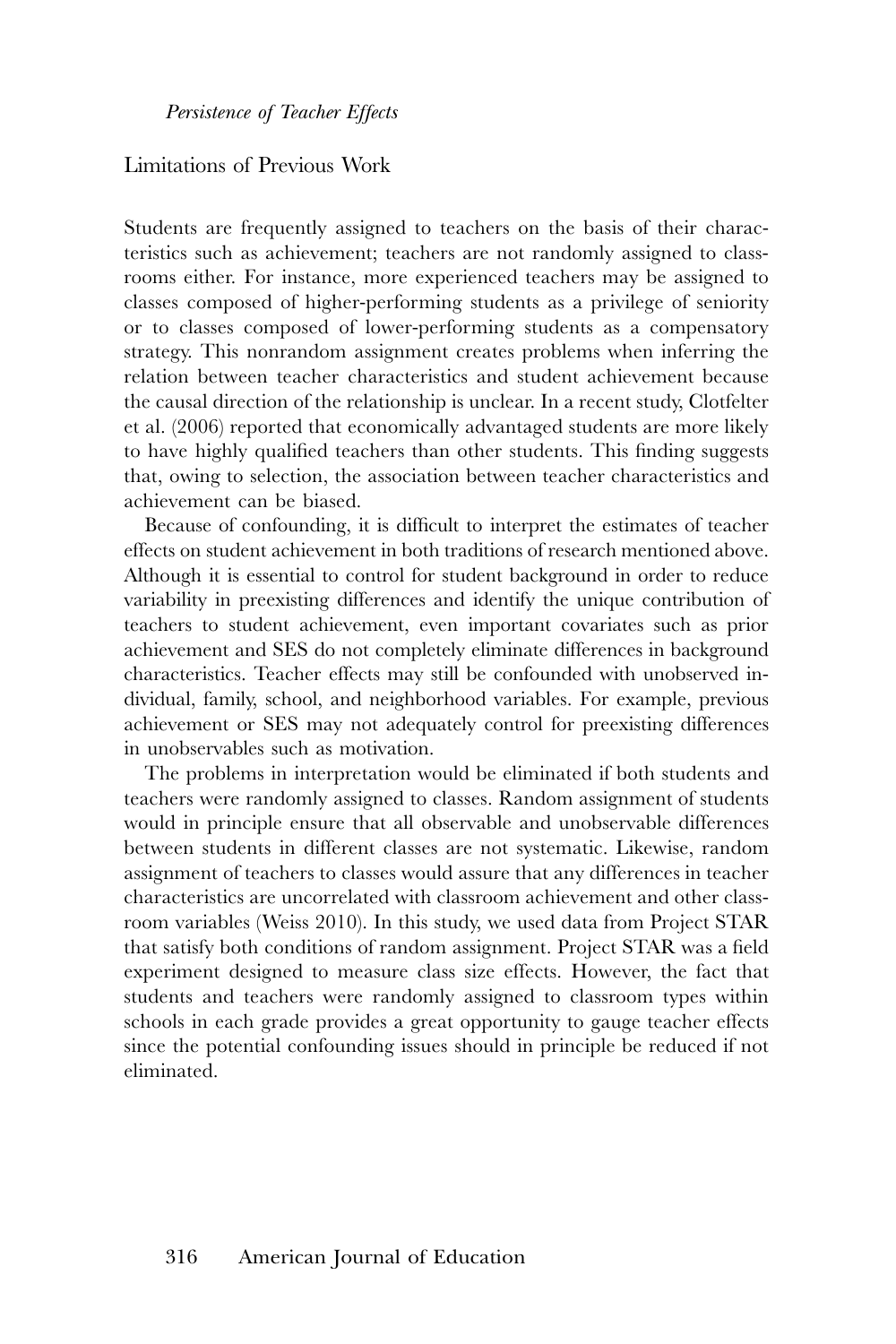# Validity of Project STAR

# *Random Assignment*

The internal validity of the Project STAR estimates depends on whether random assignment effectively eliminated preexisting differences between students and teachers assigned to different types of classrooms. The fact that the random assignment of students and teachers to classrooms was carried out by a consortium of researchers enhances its credibility. However, it is good practice to check for preexisting differences of observed characteristics of teachers and students. Unfortunately, no pretest scores were collected in Project STAR, so it was not possible to examine differences in prekindergarten achievement. However, one could check the degree to which random assignment was successful using student variables such as age, race, and SES. Krueger (1999) examined the success of random assignment among treatment groups (i.e., small, regular, and regular classes with a full-time aide) and found that in observed variables such as SES, minority group status, and age, there were no significant differences between classroom types once school differences were taken into account. Krueger also found that there were no significant differences across classroom types with respect to teacher characteristics such as race, experience, and education. He concluded that random assignment did not seem to be compromised. Other analyses however, have raised some concerns about the reliability of random assignment, especially for variables such as age and SES (Hanushek 1999; Konstantopoulos 2011a).

Even if we assume that random assignment across classroom types was successful, it is still possible that classrooms assigned to the same treatment group within schools were different. Because teacher effects are computed using differences in average achievement between classrooms that receive the same treatment type within schools, it is critical to check whether random assignment was successful across classrooms within treatment types within schools. A recent study undertook that task and produced results that are consistent with what would be expected had random assignment been successful. That is, no systematic differences were found for observed student characteristics between classrooms that were in the same treatment type within schools (see Nye et al. 2004).

# *Attrition*

Most large-scale longitudinal studies such as Project STAR suffer from attrition. Approximately 28 percent of the students who participated in Project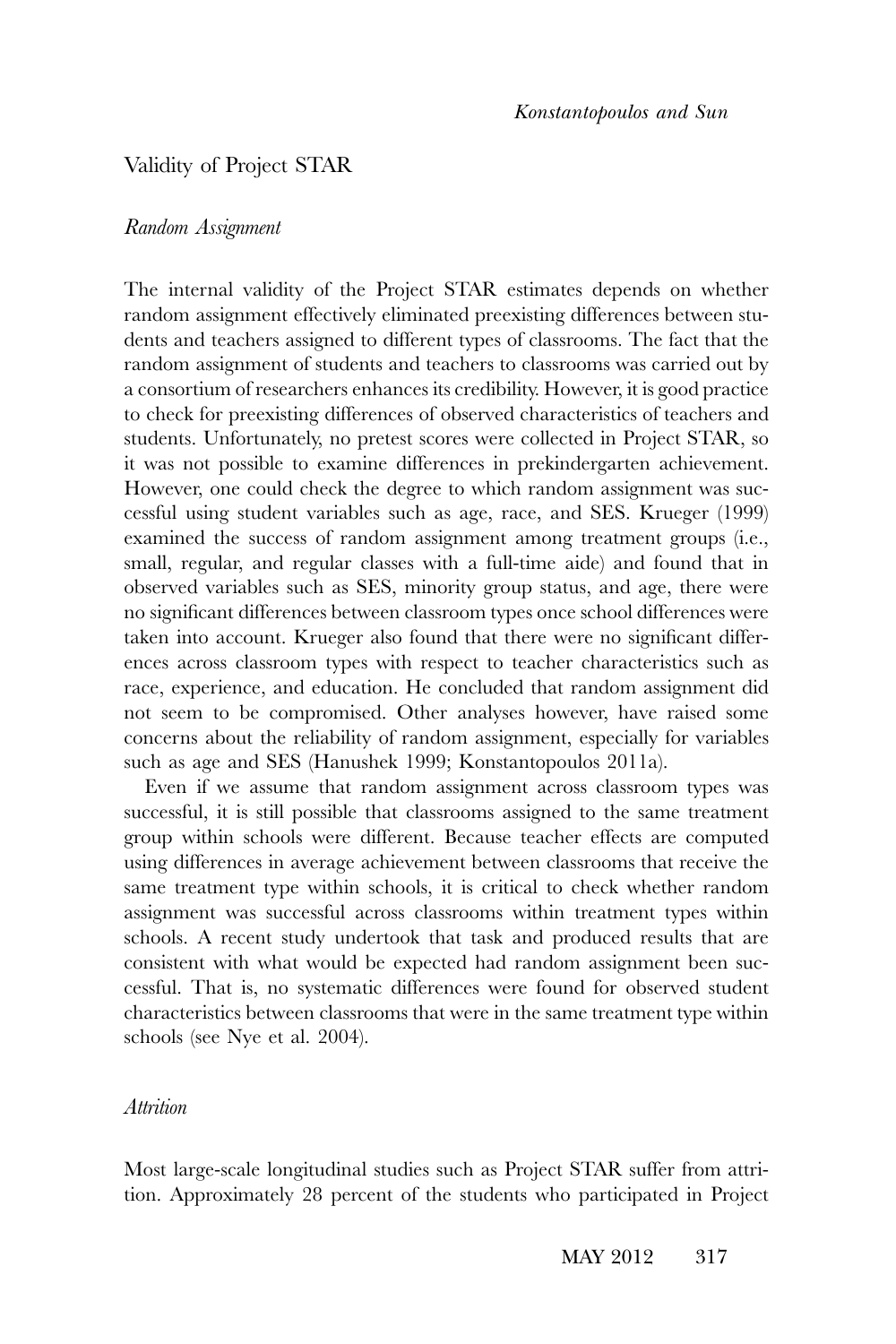STAR in kindergarten were not part of the study in the first grade. The attrition rate was nearly 25 percent for students who participated in the study in the first grade but were not present in the second grade. Twenty percent of the students dropped out of the study after the second grade, and thus they did not participate in the third grade. Across all grades, about 50 percent of the students who were part of the experiment in kindergarten were still part of Project STAR in the third grade. Thirty-eight percent of the students who were part of the experiment in kindergarten were still in the study in the fourth grade.

The effects of differential attrition on the estimates of class size have been discussed in two studies (Krueger 1999; Nye et al. 2000). It is common practice to examine differential attrition between types of classrooms on the outcome measures such as achievement scores. For example, Krueger examined whether differential attrition among types of classrooms biased the estimates of class size. Differential attrition can bias class size effects if the students who dropped out of small classes were systematically different in achievement from those who dropped out of regular-type classes (Krueger 1999). In longitudinal designs such as Project STAR, one way to measure the effects of differential attrition is to impute the scores of those students who dropped out of the study each year (Krueger 1999). Krueger computed the class size estimates with and without imputation, compared the estimates, and concluded that it is unlikely that differential attrition biased the class size estimates. The same conclusion was reached by Nye et al. (2000) independently using slightly different methods. Nonetheless, recent analyses have suggested some evidence that attrition was related to school achievement and school composition, that is, the proportion of minority or disadvantaged students (Konstantopoulos 2011a). In this article we attempted to adjust for possible selection from one grade to the next by using the Heckman method, as illustrated in the analysis section (Heckman 1979).

# Methodology

*Data*

Project STAR is a four-year large-scale experiment that was conducted in Tennessee in the mid-1980s. The experiment was commissioned in 1985 by the Tennessee state legislature and was implemented by a consortium of universities and the Department of Education in Tennessee. The experiment lasted for four years, from kindergarten to third grade, and the total cost, including hiring teachers and teacher aides, was about \$12 million. The State

# 318 American Journal of Education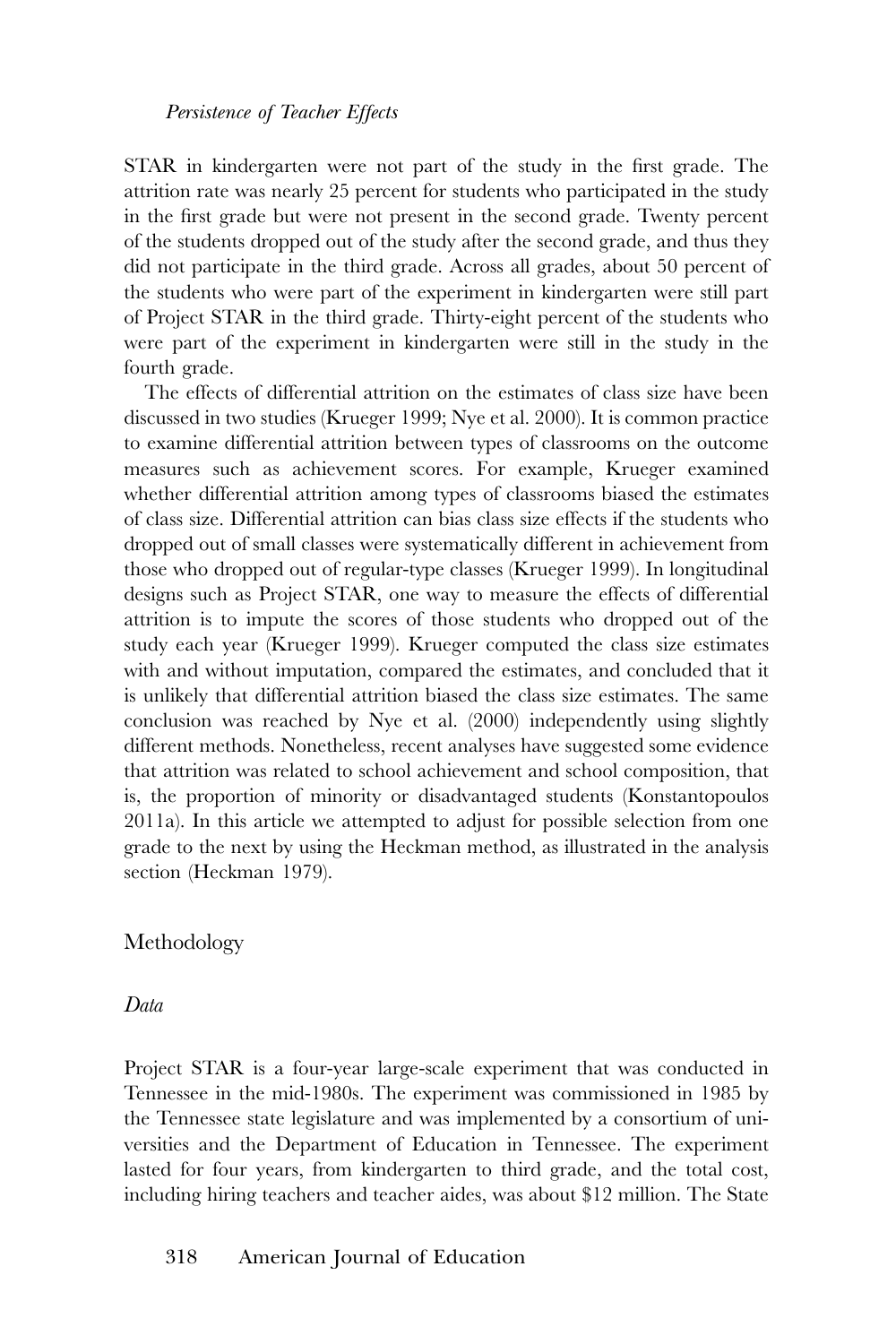of Tennessee paid to hire additional teachers and classroom aides. Project STAR is considered one of the greatest experiments in education.

In the first year of the experiment, a cohort of more than 6,000 kindergartners in more than 300 classrooms of 79 elementary schools in 42 Tennessee districts participated. The sample included a broad range of schools and districts, for example, urban, rural, wealthy, and poor. Districts had to agree to participate for four years; allow school visits for verification of class sizes, interviews, and data collection; and include extra student testing. They also had to allow research staff to assign pupils and teachers randomly to class types and to maintain the assignment of students to class types from kindergarten through third grade.

Kindergarten students were assigned randomly to different types of classrooms within each school: small classes (with 13–17 students), regular classes (with 22–26 students), or regular classes with a full-time aide. Teachers were also assigned randomly to classes of different types. The students who entered the study in the first, second, or third grade were assigned randomly to classes at that time. Teachers at each grade were also assigned randomly to classes as the experimental cohort passed through the grades.

#### *Statistical Analysis*

*Computing teacher effects in each grade.—*The main objective of our study was to examine whether teacher effects in one year (e.g., kindergarten) are associated with different levels of achievement (e.g., low, medium, high) in the following year (e.g., first grade). First, we computed teacher effects within each grade. This analysis makes use of the Stanford Achievement Test (SAT-9) reading and mathematics test scores collected as part of Project STAR. SAT-9 is a widely used test that measures academic achievement of elementary and secondary school students. Owing to the random assignment of students and teachers to classrooms within schools, the classrooms within each school should be initially equivalent, and hence, any systematic differences in achievement among classes must be due to one of two sources: the class size effect or differences in teacher effectiveness. Thus, within each school, any systematic differences in achievement between classrooms that had the same treatment must be due to differences in teacher effectiveness (see Nye et al. 2004).

Following Nye et al. (2004), we operationalize teacher effects as classroomspecific residuals or random effects. The variance of these random effects indicates the magnitude of the effects (see Nye et al. 2004). Because the data were produced from a randomized experiment in which students and teachers were randomly assigned to classrooms within schools, it is likely that the confounding between student background and teacher effects is reduced or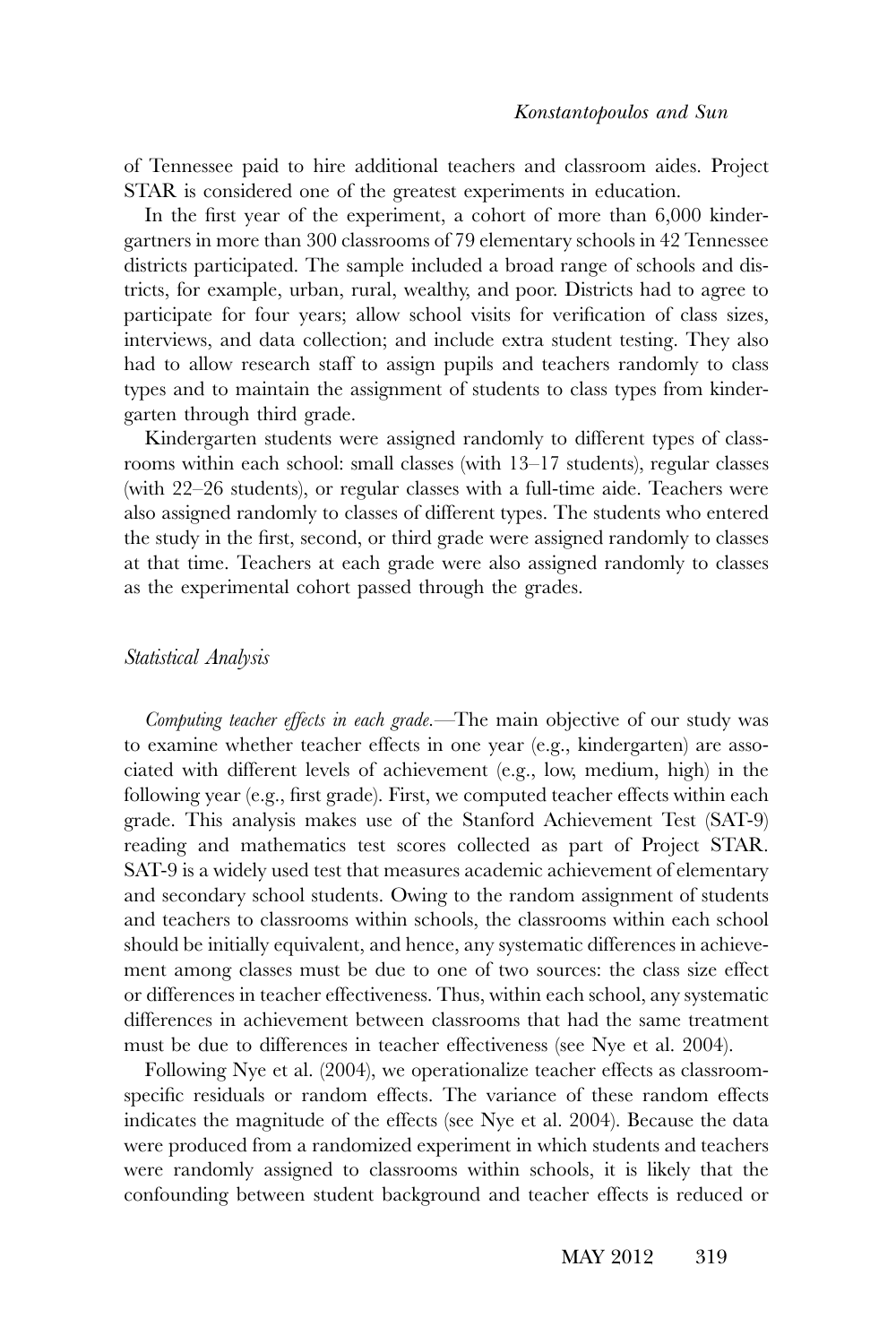minimized and that these classroom residuals may represent the "true" teacher effects (Raudenbush 2004).

Teacher effects were adjusted for treatment effects (e.g., class size) and possible student effects (e.g., age, gender, race, and SES) or classroom context effects (e.g., peer effects). It is crucial to adjust for class size effects because it is likely that class size plays a role in achievement differences between classrooms; for example, smaller classes may have higher achievement than other classes. Similarly, classroom context could contribute to achievement differences between classrooms. For example, differences in the proportion of minority or low-SES students between classrooms could explain part of the achievement differences between classrooms. One way to model classroom context in statistical models is to use variables that represent peer effects. We included in our model peer effects for variables such as gender, race, SES, and age (see the specification in eq. [1] below). A typical way of modeling peer effects is to compute aggregate measures of student variables for each classroom within each school for all students in the classroom except a specific student (see Ammermueller and Pischke 2009; Mashburn et al. 2009). To illustrate the process, suppose that there are 21 students in a classroom. To compute the peer effect index for the twenty-first student with respect to low SES, we computed the number of the remaining 20 students in the classroom who were eligible for free or reduced-price lunches and then divided that number by 20. If 10 of the 20 students were eligible for free or reduced-price lunches in the classroom, then the peer effect for the twenty-first student is  $10/20 = 0.50$ . That is, the peer effects are classroom averages, but they are computed for each student separately.

Finally, student characteristics such as minority and SES could play a role in achievement differences between classrooms. For example, the average achievement of a classroom may be higher because of the proportion of high-SES students in the classroom and not necessarily because of the effectiveness of the teacher. As a result, typically, student variables are included as covariates in statistical models that measure teacher or school effects. It is difficult to know whether that proportion of the between-teacher variance explained by student variables is attributed solely to student background. Similarly, it is difficult to know whether the proportion of the between-teacher variance explained by student variables should be considered a teacher effect. Because of this uncertainty, we decided to follow a conservative approach and estimated teacher effects controlling for student background. We acknowledge that there is a possibility that student background is confounded with teacher effects. We also acknowledge that our assumption that the between-teacher variance explained by student variables is due solely to student background may not hold exactly. If the between-teacher variance explained by student variables includes teacher effects, then our teacher effects estimates are underestimated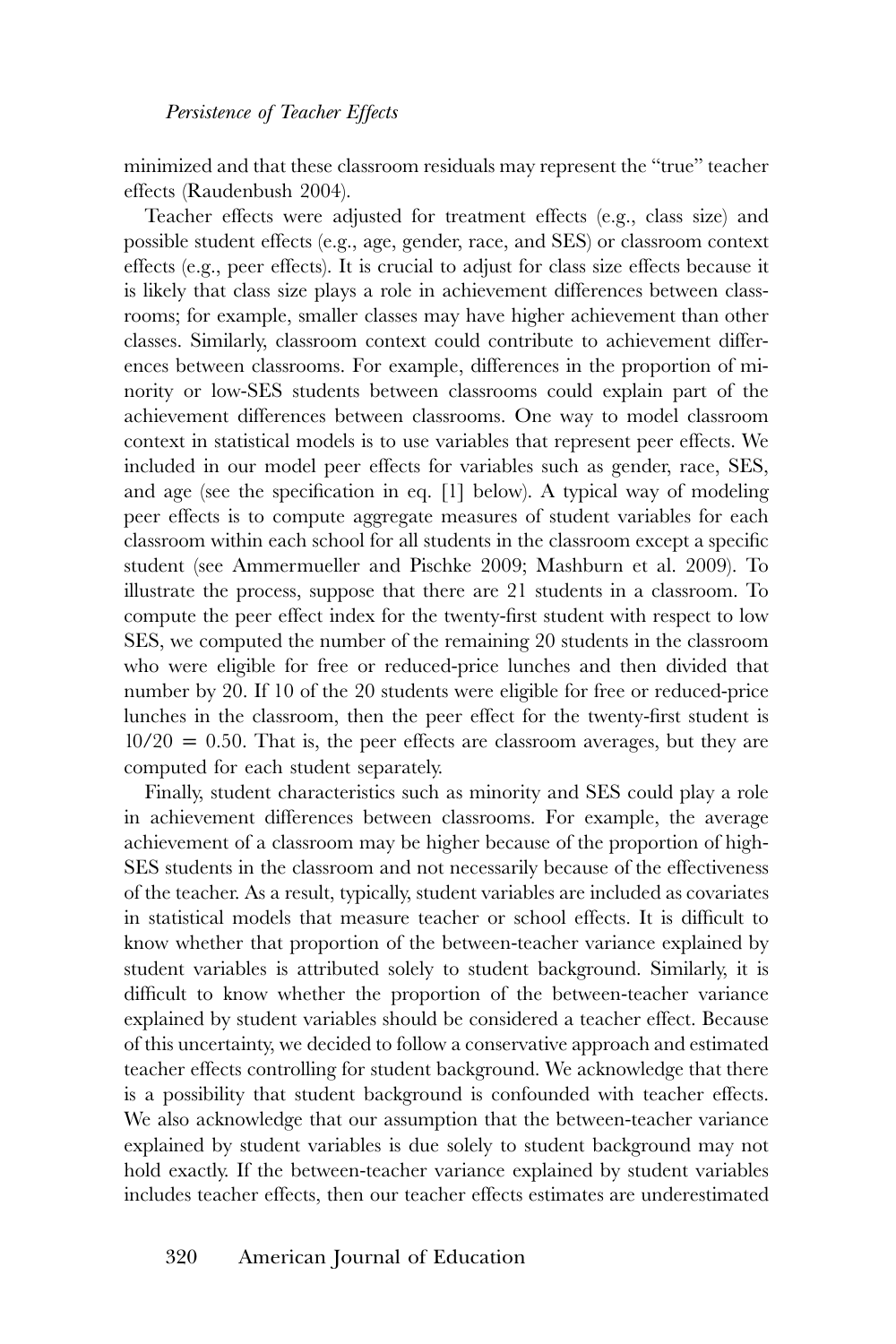because the distribution of teacher effects has a smaller variance. Empirically, the proportion of between-teacher variance explained by student background variables ranged between 3 and 5 percent in kindergarten and first grade and between 7 (in mathematics) and 14 (in reading) percent in second and third grades. In mathematics, the proportion of variance explained is very small overall and should not affect our estimates that much. In reading, however, the proportion of variance explained is a little larger, especially in third grade.

We computed teacher effects as classroom-specific random effects or residuals by employing a three-level model (Bryk and Raudenbush 1988). The first level involves a between-student within-classroom-and-school model, the second level involves a between-classroom within-school model, and the third level is a between-school model. To compute teacher effects, we used the same specification for mathematics and reading achievement for each grade separately. Hence, for each grade, the one-level regression equation for student *i* in class *j* in school *k* is

$$
\begin{split} \varUpsilon_{ijk} &= \beta_{000} + \beta_{100} \text{FEMALE}_{ijk} + \beta_{200} \text{LOWSES}_{ijk} + \beta_{300} \text{MINORITY}_{ijk} \\ &+ \beta_{400} \text{AGE}_{ijk} + \beta_{500} \text{PEERFEM}_{ijk} + \beta_{600} \text{PEERLOWSES}_{ijk} \\ &+ \beta_{700} \text{PEERMINORITY}_{ijk} + \beta_{800} \text{PEERAGE}_{ijk} + \beta_{010} \text{SMALL}_{jk} \end{split} \tag{1}
$$

+ 
$$
\beta_{020}
$$
 AIDE<sub>jk</sub> +  $\varepsilon_{ijk}$  +  $\xi_{0jk}$  +  $\eta_{00k}$ ,

where  $\mathcal{Y}_{ik}$  represents student achievement in mathematics or reading; FE-MALE is a dummy variable for gender; LOWSES is a dummy variable for free or reduced-price lunch eligibility; MINORITY is a dummy variable for minority group membership (more than 90 percent are African Americans); AGE represents students' age; the PEER variables indicate peer effects for female, low SES, minority, and age, respectively; SMALL is a dummy variable for being in a small class; AIDE is a dummy variable for being in a regular class with a full-time teacher aide;  $\varepsilon_{ijk}$  is a student-specific random effect;  $\xi_{0jk}$  is a classroom-specific random effect; and  $\eta_{00k}$  is a school-specific random effect. All random effects are normally distributed with zero means and constant variances. The  $\beta$ 's are the regression coefficients across all students, classrooms, and schools. For simplicity, all predictors were fixed, and only the classroom-specific and school-specific intercepts were treated as random at the second and third levels, respectively. In this model, the variance of the error term is divided into three parts: the within-classroom, the between-classroom within-school, and the between-school variance. The classroom-specific random effects,  $\xi$ 's, represent the teacher effects adjusted for student, peer, and class size effects. In this analysis, we used intention to treat (ITT) assignment to classes to control for class size effects. The ITT is unbiased by design and does not incorporate any possible validity threats that may have occurred during the experiment (Freedman 2006).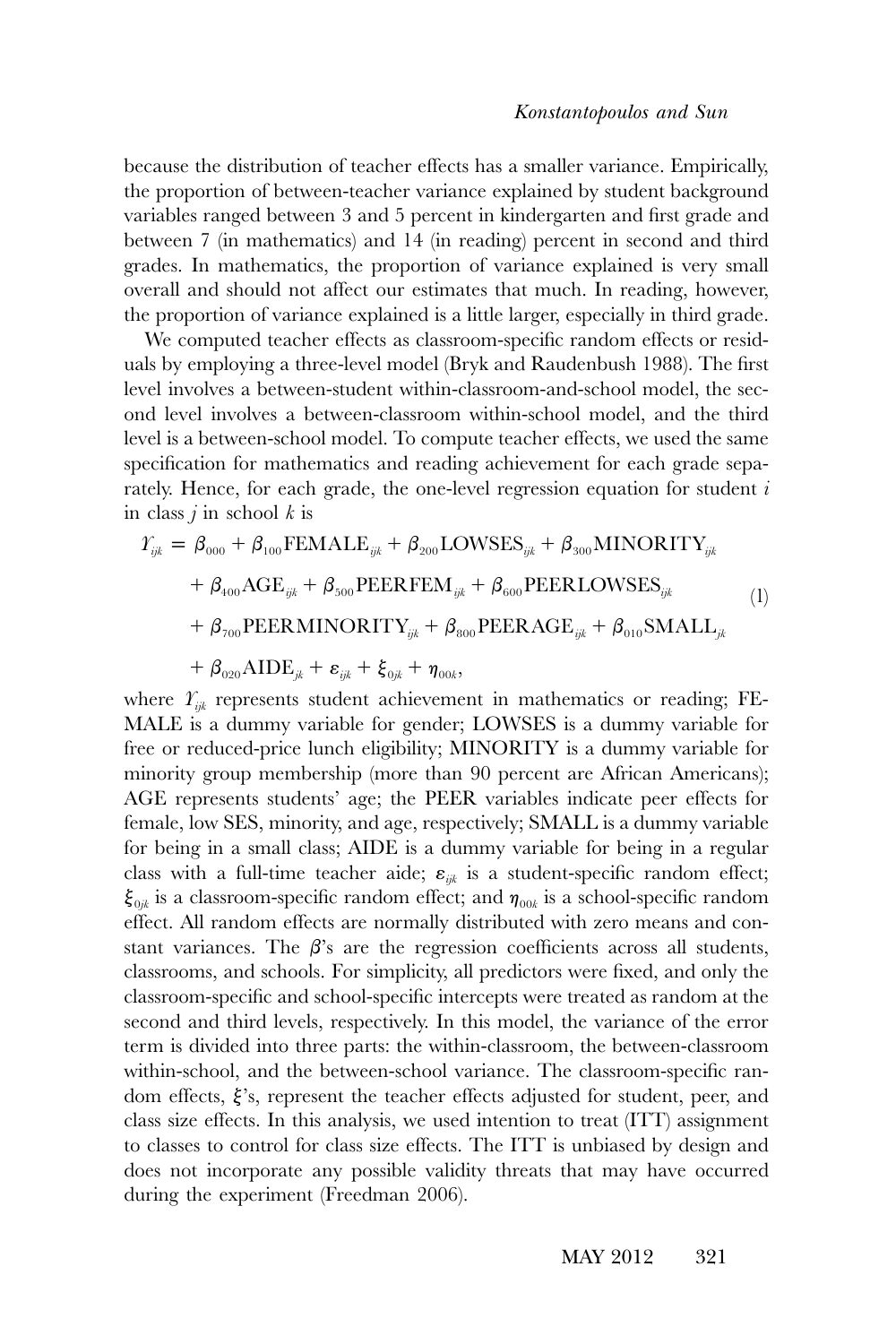We also computed teacher effects in the first, second, and third grades using a slightly different specification that included prior achievement (see eq. [2] below). The model illustrated in equation (2) incorporated prior achievement and prior classroom achievement. We call these teacher effects residualized teacher effects. The overwhelming majority of studies that measure peer effects do not include current-grade classroom achievement in their models because of the reflection problem identified by Manski (1993). Because of the reciprocal nature of the determination of peer achievement, this peer component, that is, the current-grade aggregate classroom achievement, is likely endogenous and differentiated from the aggregate classroom measures of family background (Hanushek et al. 2003). Specifically, student and peer achievements are determined simultaneously, and therefore current-grade classroom achievement is likely endogenous. By and large, when researchers estimate peer effects, they use reduced forms (see eq. [1]) that do not include current-grade aggregate classroom achievement (Ammermueller and Pischke 2009). Some researchers, however, have used lagged peer achievement (e.g., previous achievement) when they estimate peer effects, but the endogeneity problem may still hold (Hanushek et al. 2003; Lefgren 2004). It is unclear which model is best when estimating peer effects. In our study, the objective was to sort out peer effects from teacher effects. To that end and because of the longitudinal nature of the data, we were able to include lagged peer achievement when we estimated teacher effects in the first, second, and third grades. For example, in the first grade, we computed teacher effects as second-level residuals controlling for several variables as well as achievement in kindergarten and lagged peer achievement in kindergarten. For each grade (i.e., first, second, or third) the model becomes

$$
\begin{aligned}\n\varUpsilon_{ijk} &= \beta_{000} + \beta_{100} \text{FEMALE}_{ijk} + \beta_{200} \text{LOWSES}_{ijk} + \beta_{300} \text{MINORITY}_{ijk} \\
&\quad + \beta_{400} \text{AGE}_{ijk} + \beta_{500} \text{PRACHIEVEMENT} + \beta_{600} \text{PEERFEM}_{ijk} \\
&\quad + \beta_{700} \text{PEERLOWSES}_{ijk} + \beta_{800} \text{PEERMINORITY}_{ijk} \\
&\quad + \beta_{900} \text{PEERAGE}_{ijk} + \beta_{100} \text{PEERPRACHIEVEMENT}\n\end{aligned}\n\tag{2}
$$

$$
+\beta_{010}\text{SMALL}_{jk} + \beta_{020}\text{AIDE}_{jk} + \hat{\epsilon}_{ijk} + \hat{\xi}_{0jk} + \hat{\eta}_{00k},
$$

where PRACHIEVEMENT indicates previous achievement (e.g., mathematics) and PEERPRACHIEVEMENT indicates lagged peer achievement. The  $\beta$ 's are the regression coefficients across all students, classrooms, and schools.

Because the teacher-specific residuals are computed separately from the school-level residuals, differences in achievement among teachers/classrooms within types of classrooms and within schools should be net of school differences in achievement. That is, the variance of the second-level residuals is the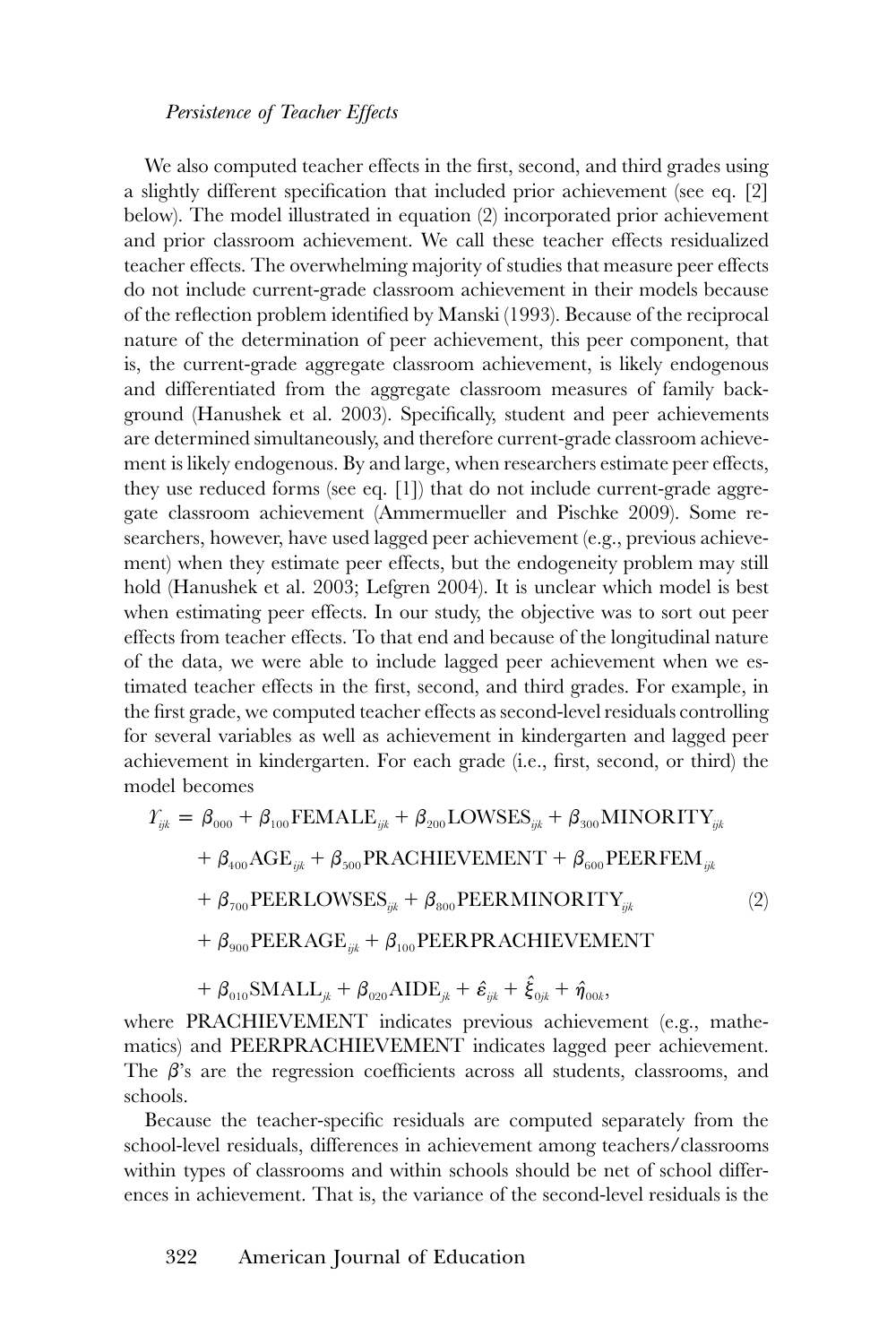variance in classroom achievement within treatment types and within schools adjusted for school effects expressed as variability in achievement between schools in the third-level residuals.

*Modeling teacher effects in the following grade.*—The teacher effects (i.e.,  $\xi$ 's) were computed for kindergarten, first, second, and third grades and used as predictors of student achievement in subsequent grades, that is, first, second, third, and fourth. In this analysis, teacher effects were used as a predictor of achievement in the following grade, and the estimates indicate whether the effectiveness of the teacher that a student had in one year persisted and affected that student's achievement in the following year. This analysis used samples of students who were part of Project STAR for two consecutive grades, and it was conducted in two stages as discussed below. To compute the persistence of residualized teacher effects, we used samples in the second, third, and fourth grades.

Since students who stayed in the experiment from grade to grade may be different from those who left the experiment, we tried to adjust for potential selection. One way to control for selection directly in a regression model is to use the Heckman model (Heckman 1979). This model involves two steps. In the first step, we used probit to model whether a student stayed in the experiment from grade to grade. For example, we modeled the probability that a student who participated in the experiment in kindergarten would also participate in the first grade. The binary outcome variable is staying in the study or dropping out. The predictors were carefully chosen to accurately determine the probability that students would stay in the study. The probit model therefore is

$$
probit(\pi) = \beta_0 + \mathbf{X}\mathbf{B},\tag{3}
$$

where  $\beta_0$  is the constant, and **X** is a matrix of variables such as small or regular-size class (ITT), SES and minority status, gender, school urbanicity, and teacher variables such as teacher education, experience, and race. From the probit model we calculated the inverse Mills ratio or lambda  $(\lambda)$ , which we included as a covariate in the second-stage achievement regressions to adjust for possible nonrandom selection of students. The vector **B** includes the regression estimates of the probit model. Hence the teacher effects estimates in the achievement regressions were corrected for potential selection. To ensure proper identification of the models, the specification used in the achievement regressions was sufficiently different from those in the probit model; that is, some variables were included in the achievement regression but not in the probit regression.

The second stage of the analysis involved computing teacher effects across the distribution of achievement, for example, lower, middle, and upper tails. To that end, we used quantile regression to estimate teacher effects at various points of the achievement distribution in grades 1–4 (see Buchinsky 1998;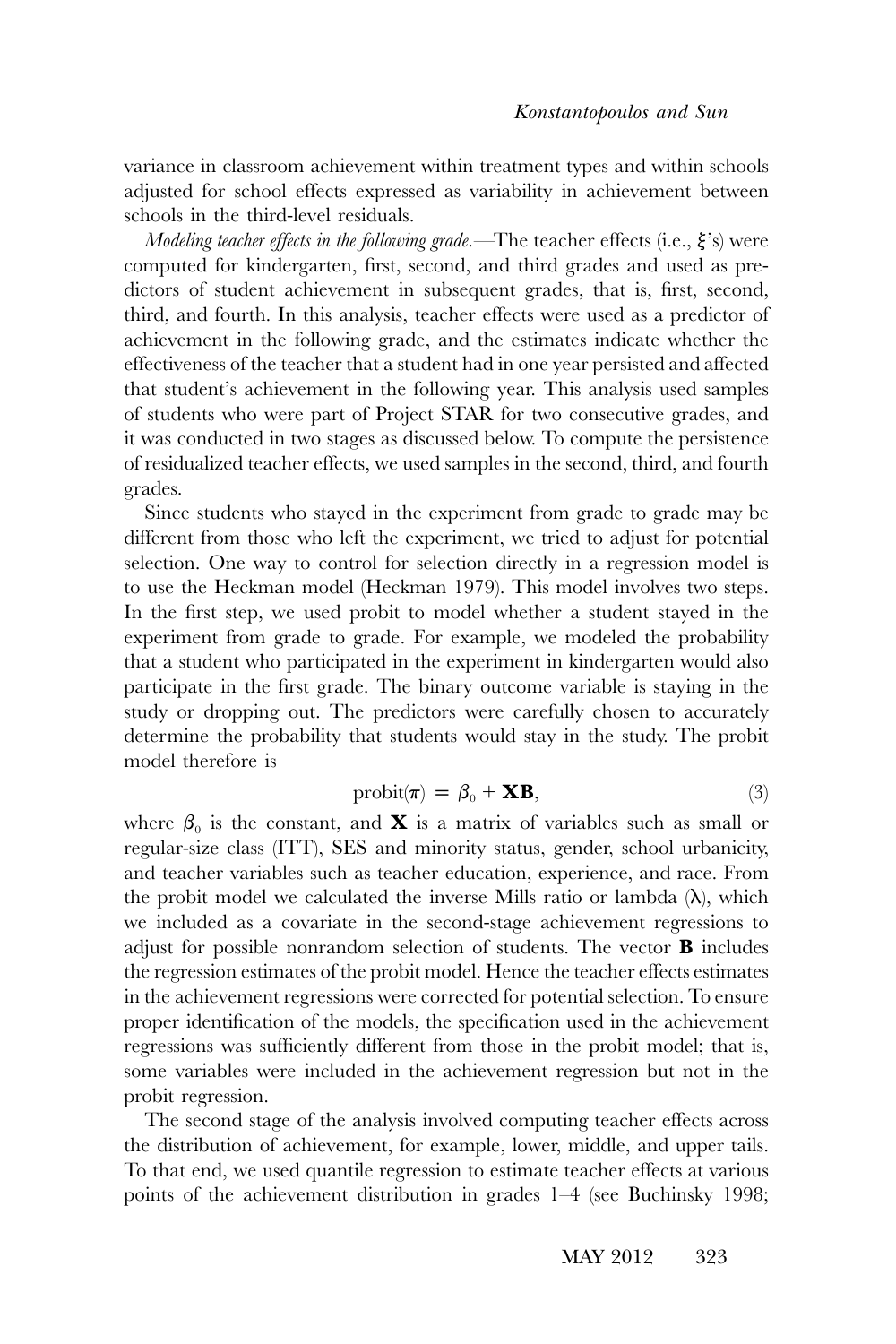Koenker and Bassett 1978). Education researchers frequently examine the effects of school resources or school interventions on lower-performing, minority, and disadvantaged students. For the purposes of this article, it is possible that teachers in one grade have differential effects on average, lower-, and higher-performing students in the following grade. If all students benefit from teachers equally, then all estimates must be positive and similar in magnitude. If lower-performing students benefit more from teacher effects than other students, then the estimates in the lower tail of the achievement distribution must be larger. Examining the effects of teachers across the entire achievement distribution provides crucial information about reducing the achievement gap. The typical regression model is inadequate to examine the effects of predictors at different points (called quantiles) of the outcome distribution, and as a result we used quantile regression (Hao and Naiman 2007).

Quantile regression is a natural extension of the typical linear regression because it estimates how predictors (e.g., teacher effects) affect outcomes (e.g., achievement) not only in the middle but in the tails of the outcome distribution as well. Hence, quantile regression estimates provide a more complete picture of the effects of predictors on the entire distribution of outcomes (Hao and Naiman 2007). Quantile regression is also a more robust method, compared to typical regression, for analyzing skewed distributions with outliers. Currently, quantile regression is a widely used method in economics and social sciences. We argue that this method can also be useful in education research that focuses on educational inequality and the academic prosperity of students especially in the lower tail of the achievement distribution. The purpose of the present study was to determine whether the persistence of teacher effects produces additional benefits in achievement for lower-performing students in grades 1– 4. We believe that quantile regression is well suited for this purpose because it shows how teachers in one year can affect the achievement of lowerperforming, average, and higher-performing students the following year. In addition, covariate effects are also modeled across the achievement distribution. The same index (e.g., standard deviation units) can be computed for teacher effects on achievement across the entire distribution, and hence, the results across different points (quantiles) of the achievement distribution are comparable.

We ran quantile regressions for mathematics and reading test scores separately for each grade. In each grade, mathematics and reading scores were regressed on teacher effects and other covariates. For example, first-grade mathematics test scores were regressed on teacher effects in kindergarten controlling for covariates in first grade. The regression equation at each quantile is

 $Y_i = \beta_0 + \beta_1 TE_i + \beta_2 \lambda_i + \mathbf{ST}_i \mathbf{B}_3 + \mathbf{CL}_i \mathbf{B}_4 + \mathbf{SC}_i \mathbf{B}_5 + \varepsilon_i,$  (4)

where *Y* is mathematics or reading scores;  $\beta_0$  is a constant; *TE* is the teacher

324 American Journal of Education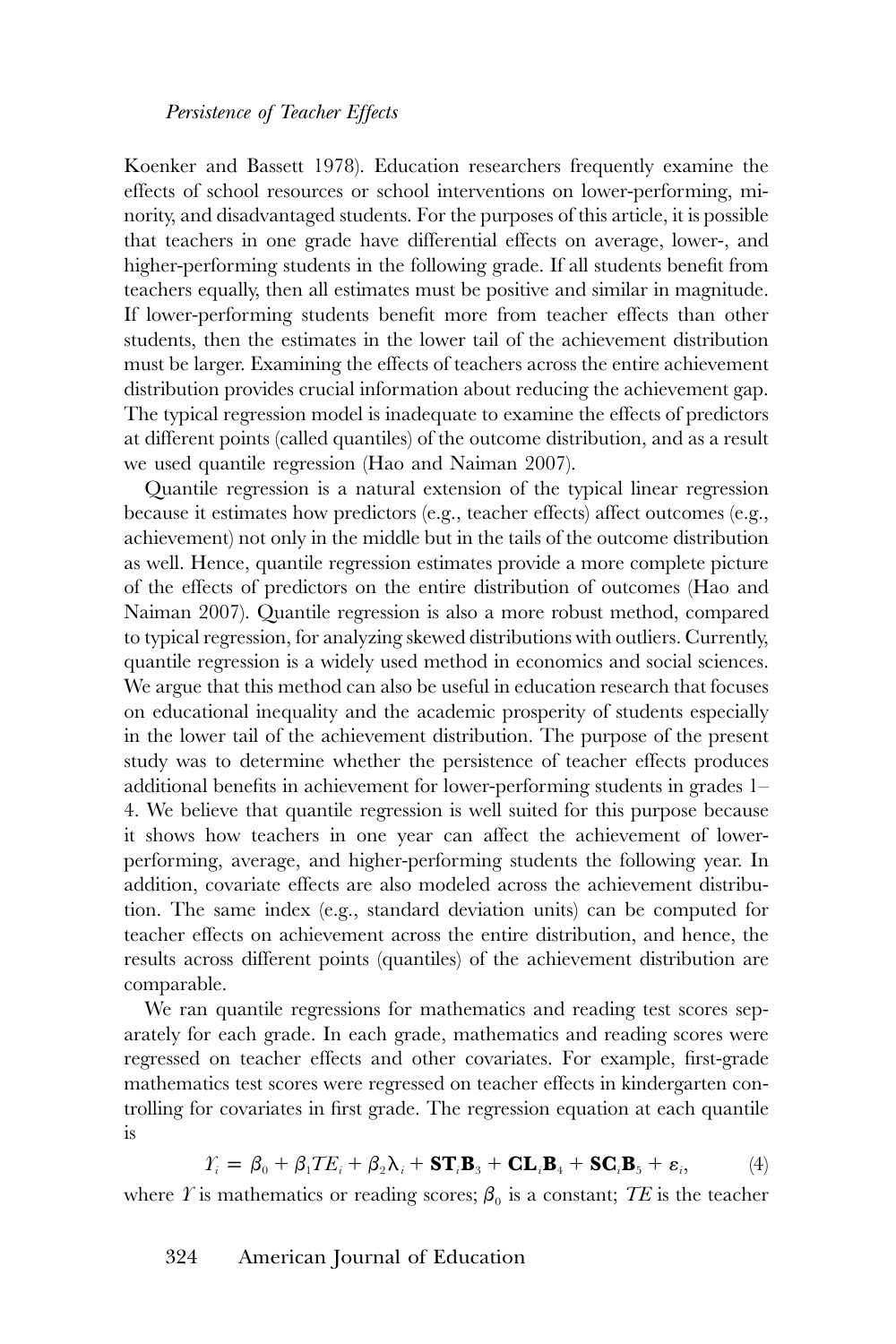effect in the previous grade;  $\lambda$  represents the sample selection; **ST** is a row vector of student characteristics such as gender, race/ethnicity, and low SES; **CL** is a row vector of classroom/teacher characteristics such as type of classroom (small or regular with aide), teacher race, education, and experience; **SC** is a row vector of school urbanicity indicators and school composition, that is, percentage of minority or disadvantaged students; and  $\varepsilon$  is the error. The vectors **B** include the regression coefficients that need to be estimated. The estimate of the teacher effect  $(\beta_1)$  is the most important for this study. For grades 1–3, ITT was used in the equations to control for class size effects. In the fourth grade, the actual class size was utilized. We were not able to use teacher characteristics as covariates in the fourth grade because such data were not available. We examined the teacher effects at the lower tail (tenth and twenty-fifth quantiles), the middle tail (fiftieth quantile), and the upper tail (seventy-fifth and ninetieth quantiles) of the achievement distribution. Since students are nested within classrooms and schools, our data have a nested structure, and it was important to take into account this nesting when computing the standard errors of the regression coefficients. We used STATA to run quantile regression and computed robust standard errors for the quantile regression estimates via the cluster command. The robust standard errors we obtained take into account the clustering nature of the data as well as heteroscedasticity, that is, nonconstant variation. We also ran models to determine whether the teacher effects are nonlinear. Specifically, we ran models that included a quadratic term for teacher effectiveness as well as the linear term.

*Teacher effects across grades.—*Previous work has examined the cumulative nature of teacher effects on student achievement using value-added models (e.g., Ballou et al. 2004; McCaffrey et al. 2004; Sanders and Rivers 1996). For example, Sanders and Rivers (1996) used a value-added model to predict the teacher effects in grades 3–5 on fifth-grade achievement, controlling for achievement in second grade. The authors found that teacher effects were cumulative. In the same vein, we ran additional analysis to examine whether the effects of teachers through grades are cumulative. One hypothesis is that these effects could be more pronounced for lower-performing students who have had more effective teachers in successive grades. This analysis included all students who were in the study for five consecutive years, kindergarten through fourth grade. We defined more effective teachers as those who were in the top half of the teacher effects distribution in each grade (e.g., kindergarten through third grade). Less effective teachers were defined as those who were in the bottom half of the teacher effects distribution in each grade. We coded the cumulative effects of less or more effective teachers as binary indicators that took the value of one if a student had low- or high-effective teachers in all four years, that is, kindergarten through third grade, and zero otherwise. We then used quantile regression and regressed fourth-grade math-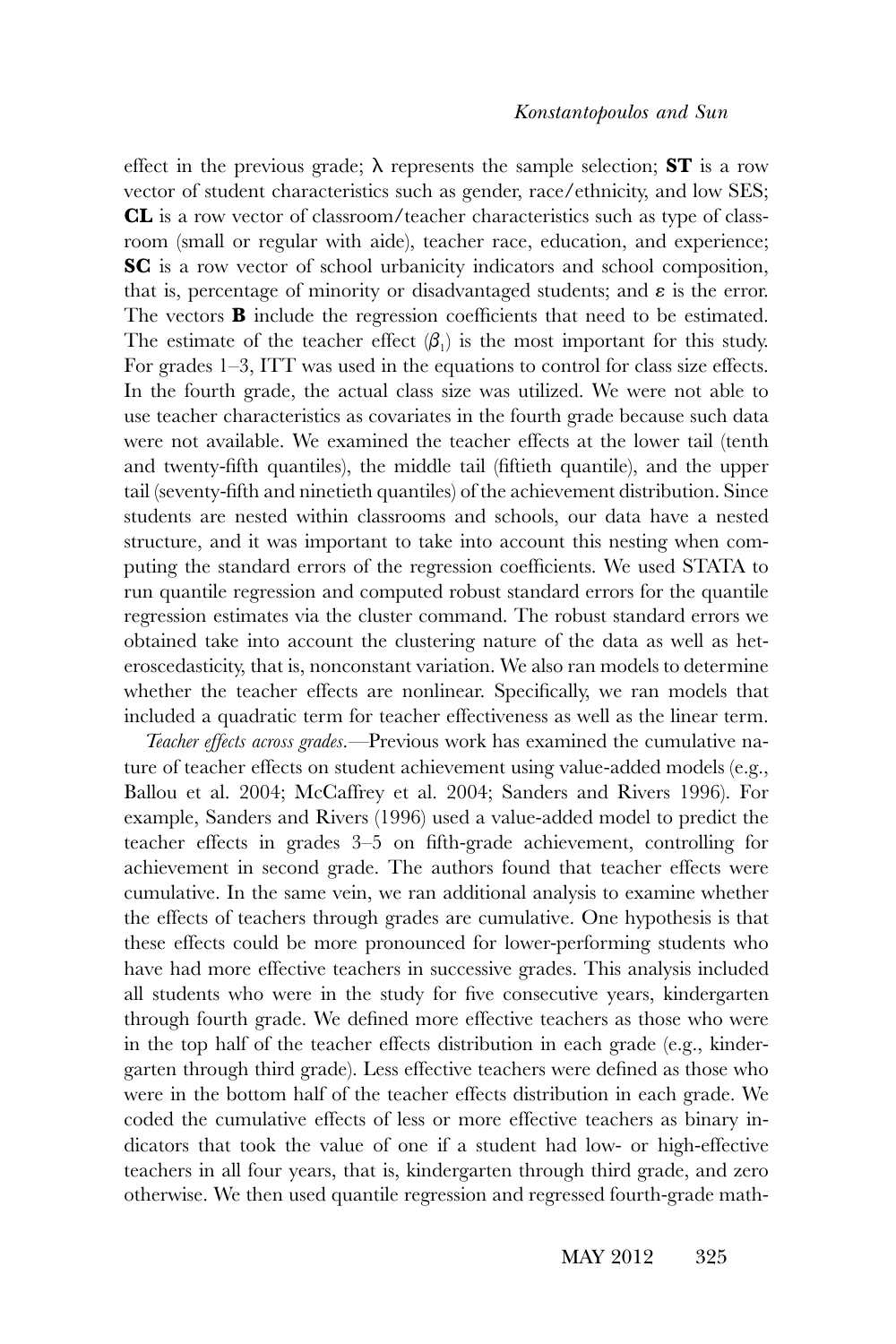ematics or reading achievement on the cumulative teacher effects and other covariates, for example, gender, race, SES, and class size in fourth grade. We computed estimates of teacher effects in the tenth, twenty-fifth, fiftieth, seventyfifth, and ninetieth quantiles. Following this, we coded cumulative teacher effects using the top half or bottom half coding scheme because only a small proportion of students received very ineffective or very effective teachers in consecutive grades. The quantile regressions were

$$
\varUpsilon_i = \beta_0 + \beta_1 \text{TOP50}_i + \beta_2 \text{CLSIZE}_i + \text{ST}_i \mathbf{B}_3 + \text{SC}_i \mathbf{B}_5 + \varepsilon_i \tag{5}
$$

or

$$
\varUpsilon_i = \tilde{\beta}_0 + \tilde{\beta}_1 \text{BOTTOM50}_i + \tilde{\beta}_2 \text{CLSIZE}_i + \mathbf{ST}_i \tilde{\mathbf{B}}_3 + \mathbf{SC}_i \tilde{\mathbf{B}}_5 + \tilde{\boldsymbol{\epsilon}}_i,
$$

where TOP50 (or BOTTOM50) indicates teacher effects from kindergarten through third grade, and CLSIZE represents classroom size in fourth grade. All other variables have been defined previously. The vectors **B** include the regression estimates that need to be estimated. The most important coefficients in this analysis were  $\beta_1$  and  $\tilde{\beta}_1$ . The remaining betas were the estimates of the covariates.

# Results

#### *Descriptive Statistics*

In kindergarten through third grade, nearly 50 percent of the students were female and had a low SES (see table 1). Approximately one-third of the students were minorities. Twenty-five percent of students were in small classes in grades 1–3. About 80 percent of students had white teachers, and 35 percent of students had teachers with graduate degrees in kindergarten through second grade. The average teacher experience ranged between 9 and 14 years. Approximately 30 percent of students attended inner-city or urban schools, whereas the majority of students attended suburban or rural schools. In the fourth grade, nearly 50 percent of students in the sample were female, about 40 percent were eligible for free or reduced lunches, and 20 percent were minorities. Nearly 85 percent of the students attended suburban or rural schools, whereas only about 15 percent of the students attended inner-city or urban schools. The outcomes of interest were mathematics and reading scores, which were standardized to have a mean of zero and a standard deviation of one. The teacher effects that were computed in each grade were teacher/ classroom-specific residuals (see eq. [1]), and as a result they had a mean of zero and standard deviations that indicated the magnitude of the teacher effects (see Nye et al. 2004).

## 326 American Journal of Education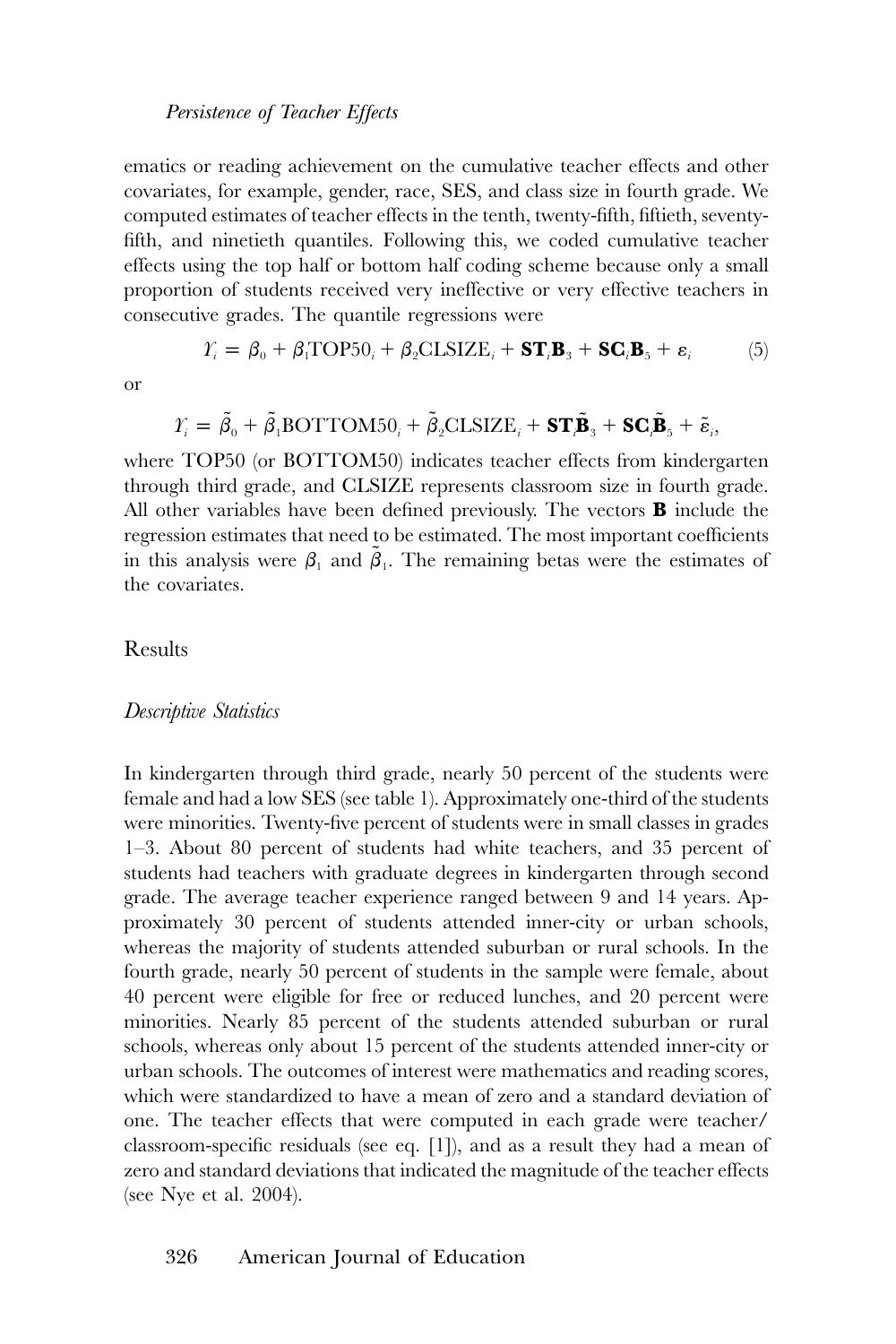|                           | <b>GRADE</b> |       |        |       |        |  |  |  |
|---------------------------|--------------|-------|--------|-------|--------|--|--|--|
| <b>VARIABLE</b>           | Kindergarten | First | Second | Third | Fourth |  |  |  |
| Female $(\% )$            | 48.62        | 47.96 | 48.30  | 47.99 | 48.53  |  |  |  |
| Minority $(\% )$          | 33.03        | 33.41 | 35.22  | 33.71 | 20.11  |  |  |  |
| Low SES $(\% )$           | 48.44        | 51.35 | 51.61  | 50.54 | 37.90  |  |  |  |
| Small class $(\% )$       | 30.04        | 26.14 | 25.56  | 26.49 | .      |  |  |  |
| Teacher race: black (%)   | 16.50        | 17.48 | 20.37  | 20.87 | .      |  |  |  |
| Teacher has graduate      |              |       |        |       |        |  |  |  |
| degree $(\% )$            | 34.66        | 34.57 | 37.32  | 44.15 |        |  |  |  |
| Teacher experience in     |              |       |        |       |        |  |  |  |
| years                     | 9.26         | 11.63 | 13.15  | 13.93 |        |  |  |  |
| Inner-city school $(\% )$ | 22.58        | 20.21 | 21.65  | 19.63 | 7.49   |  |  |  |
| Urban school $(\% )$      | 8.98         | 9.17  | 7.05   | 7.45  | 8.34   |  |  |  |
| Suburban school $(\% )$   | 22.32        | 23.22 | 24.99  | 25.29 | 24.51  |  |  |  |
| Rural school $(\% )$      | 46.12        | 47.40 | 46.30  | 47.62 | 59.67  |  |  |  |
| Sample size:              |              |       |        |       |        |  |  |  |
| Students                  | 6,325        | 6,829 | 6,840  | 6,802 | 4,352  |  |  |  |
| Teachers                  | 325          | 339   | 340    | 336   | 222    |  |  |  |
| Schools                   | 79           | 76    | 75     | 75    | 62     |  |  |  |

*Descriptive Statistics of Variables in the Samples*

NOTE.—SES is socioeconomic status.

#### *Variance Decomposition*

During the first stage of the analysis (see eqq. [1] and [2]), we were able to estimate the variance decomposition in mathematics and reading scores at each level as a percentage of the total variance in the outcomes. For this computation we used two different models: an unconditional model and a full model with covariates. In mathematics in kindergarten through third grade, the student-level variance was between 70 and 74 percent of the total variance, the teacher-level variance was between 11 and 13 percent of the total variance, and the school-level variance was between 15 and 18 percent of the total variance in models with no predictors. When student characteristics, class size, and peer effects were included in the model, the student-level variance was between 65 and 68 percent, the teacher-level variance was between 10 and 11 percent, and the school-level variance was between 8 and 15 percent of the total variance. In fourth-grade mathematics, the student-level variance was 80 percent and the teacher- and school-level variances were each 10 percent of the total variance in models with no predictors. When previous achievement and lagged peer achievement were added to the models in kindergarten through third grade, the variances at the second and the third levels changed slightly.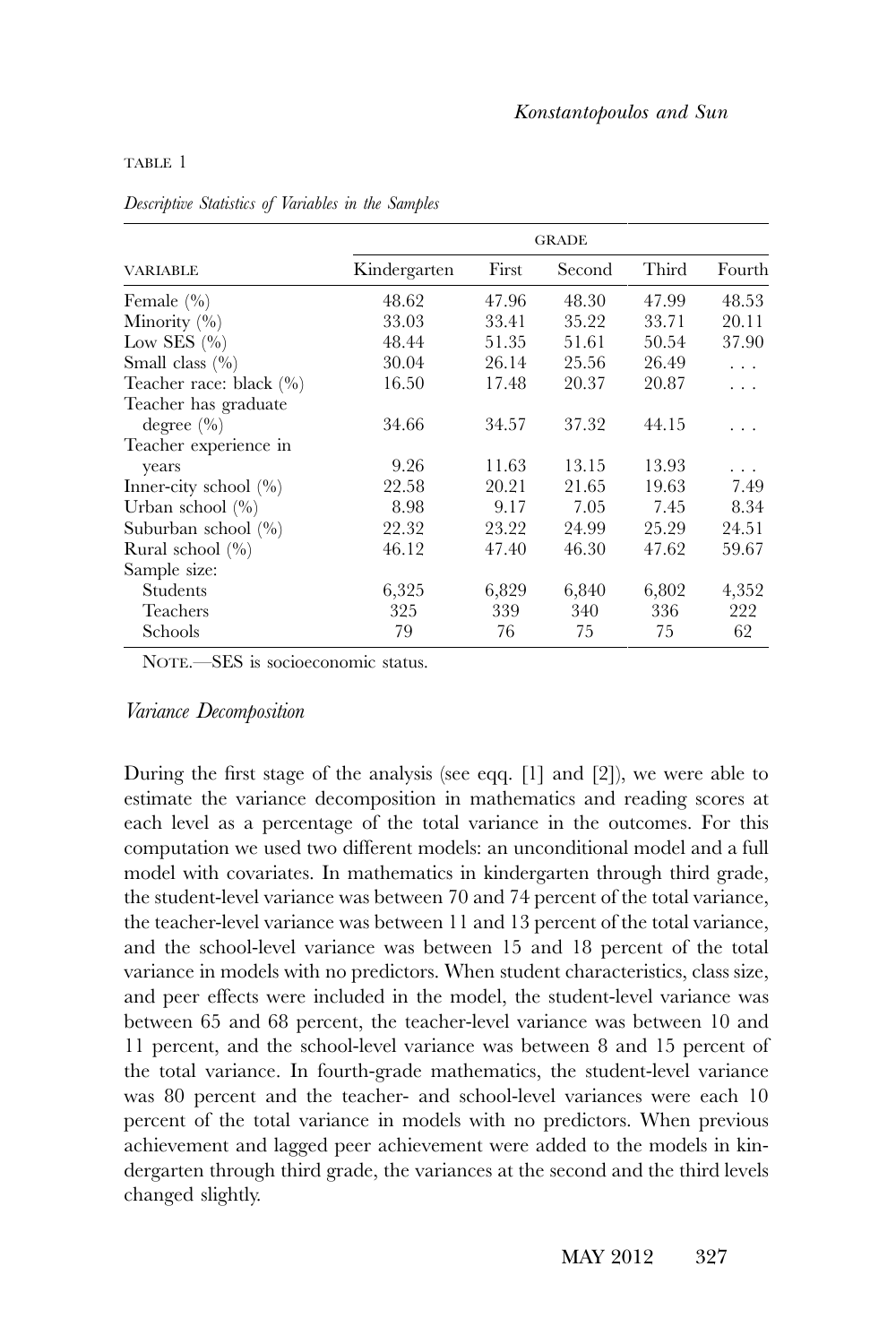In reading in kindergarten through third grade, the student-level variance was between 72 and 80 percent of the total variance, the teacher-level variance was between 9 and 11 percent of the total variance, and the school-level variance was between 11 and 18 percent of the total variance in models with no predictors. When student characteristics, class size, and peer effects were included in the model, the student-level variance was between 66 and 71 percent, the teacher-level variance was between 6 and 10 percent, and the school-level variance was between 4 and 14 percent of the total variance. In fourth-grade reading, the student-level variance was 83 percent, the teacherlevel variance was 7 percent, and the school-level variance was 10 percent of the total variance in models with no predictors. When previous achievement and lagged peer achievement were added to the models in kindergarten through third grade, the variances at the second and third levels changed slightly.

# *Linear Teacher Effects*

The main objective of our study was to examine whether teacher effects persisted from grade to grade and if they were distributed uniformly across the achievement distribution or if there was evidence of differential teacher effects. Therefore, all estimates reported in tables 2–6 are estimates of the persistence of teacher effects. If all students, that is, lower- or higher-performing students, benefited equally from teacher effects, one would expect similar regression estimates across the achievement distribution.

Results of the quantile regression analysis are summarized in table 2. Specifically, table 2 reports regression estimates of teacher effects and their standard errors at the tenth, twenty-fifth, fiftieth, seventy-fifth, and ninetieth quantiles of the achievement distribution by grade. The last column of table 2 shows the sample sizes. Because the outcomes were standardized, the regression estimates indicate that changes in teacher effects correspond to changes in standard deviation units in achievement. All estimates were adjusted for covariate effects as indicated in equation (4). In first-grade mathematics, all regression estimates were positive and significantly different from zero, suggesting that increases in teacher effects in kindergarten significantly increased student achievement in first grade. Overall, the estimates in the upper tail were larger in magnitude than the estimates in the lower tail of the achievement distribution. In second-grade mathematics, all regression estimates were also positive and significantly different from zero, suggesting that increases in teacher effects in first grade significantly increased student achievement in second grade. Again, overall, the estimates in the upper tail were larger in magnitude than the estimates in the lower tail of the achievement distribution.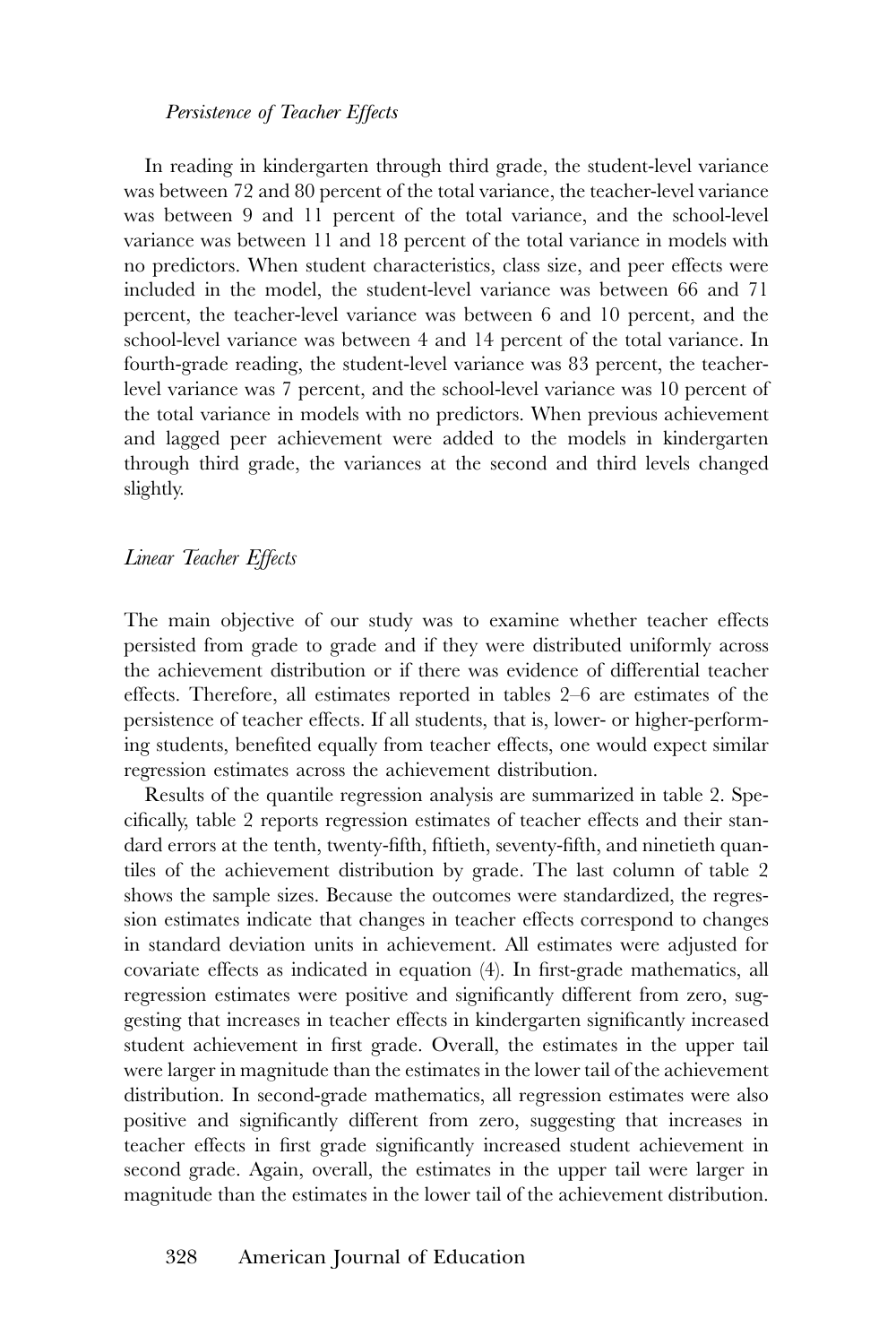|                | <b>QUANTILE</b> |              |          |               |           |               |
|----------------|-----------------|--------------|----------|---------------|-----------|---------------|
| <b>GRADE</b>   | Tenth           | Twenty-Fifth | Fiftieth | Seventy-Fifth | Ninetieth | $\mathcal{N}$ |
| Mathematics:   |                 |              |          |               |           |               |
| 1              | $.237*$         | $.374*$      | $.491*$  | $.443*$       | $.452*$   | 4,358         |
|                | (.076)          | (.070)       | (.090)   | (.086)        | (.135)    |               |
| $\overline{2}$ | $.551*$         | $.573*$      | $.535*$  | $.594*$       | $.844*$   | 4,638         |
|                | (.118)          | (.104)       | (.110)   | (.148)        | (.175)    |               |
| 3              | $.432*$         | $.505*$      | $.509*$  | $.642*$       | $.706*$   | 4,780         |
|                | (.118)          | (.134)       | (.107)   | (.108)        | (.126)    |               |
| $\overline{4}$ | $.801*$         | $.679*$      | $.505*$  | .438*         | $.556*$   | 4,215         |
|                | (.157)          | (.092)       | (.074)   | (.088)        | (.093)    |               |
| Reading:       |                 |              |          |               |           |               |
|                | $.228*$         | $.360*$      | $.604*$  | $.527*$       | $.300*$   | 4,255         |
|                | (.069)          | (.079)       | (.102)   | (.099)        | (.091)    |               |
| $\overline{2}$ | $.856*$         | $.847*$      | $.863*$  | $.845*$       | $.980*$   | 4,641         |
|                | (.140)          | (.156)       | (.129)   | (.121)        | (.123)    |               |
| 3              | $.774*$         | $.842*$      | $.841*$  | $.712*$       | $.846*$   | 4,797         |
|                | (.150)          | (.139)       | (.113)   | (.120)        | (.122)    |               |
| $\overline{4}$ | $1.010*$        | $.803*$      | $.810*$  | .738*         | $.722*$   | 4,134         |
|                | (.180)          | (.138)       | (.099)   | (.065)        | (.108)    |               |

*Persistence of Teacher Effects Estimates in Mathematics and Reading at Various Quantiles: Linear Effects*

NOTE.—Standard errors of estimates are in parentheses.

 $*$   $p < .05$ .

Similarly, in third-grade mathematics, all regression estimates were positive and significantly different from zero, suggesting that increases in teacher effects in second grade increased student achievement in third grade. The estimates in the upper tail were again larger in magnitude than the estimates in the lower tail of the achievement distribution. In fourth-grade mathematics, all regression estimates were positive and significantly different from zero, suggesting that increases in teacher effects in third grade significantly increased student achievement in fourth grade. However, overall, the estimates in the lower tail were larger in magnitude than the estimates in the upper tail of the achievement distribution. In sum, across all grades, students benefited from teacher effects. It appears that in the second, third, and fourth grades, the teacher effects were more pronounced than in the first grade, with the majority of estimates suggesting achievement increases larger than one-half of a standard deviation. Values of indexes of goodness of fit such as the pseudo *R*-squared ranged between 7 and 10 percent across quantiles and grades.

The lower panel of table 2 reports the results for reading achievement. In first-grade reading, all regression estimates were positive and significantly different from zero, suggesting that increases in teacher effects in kindergarten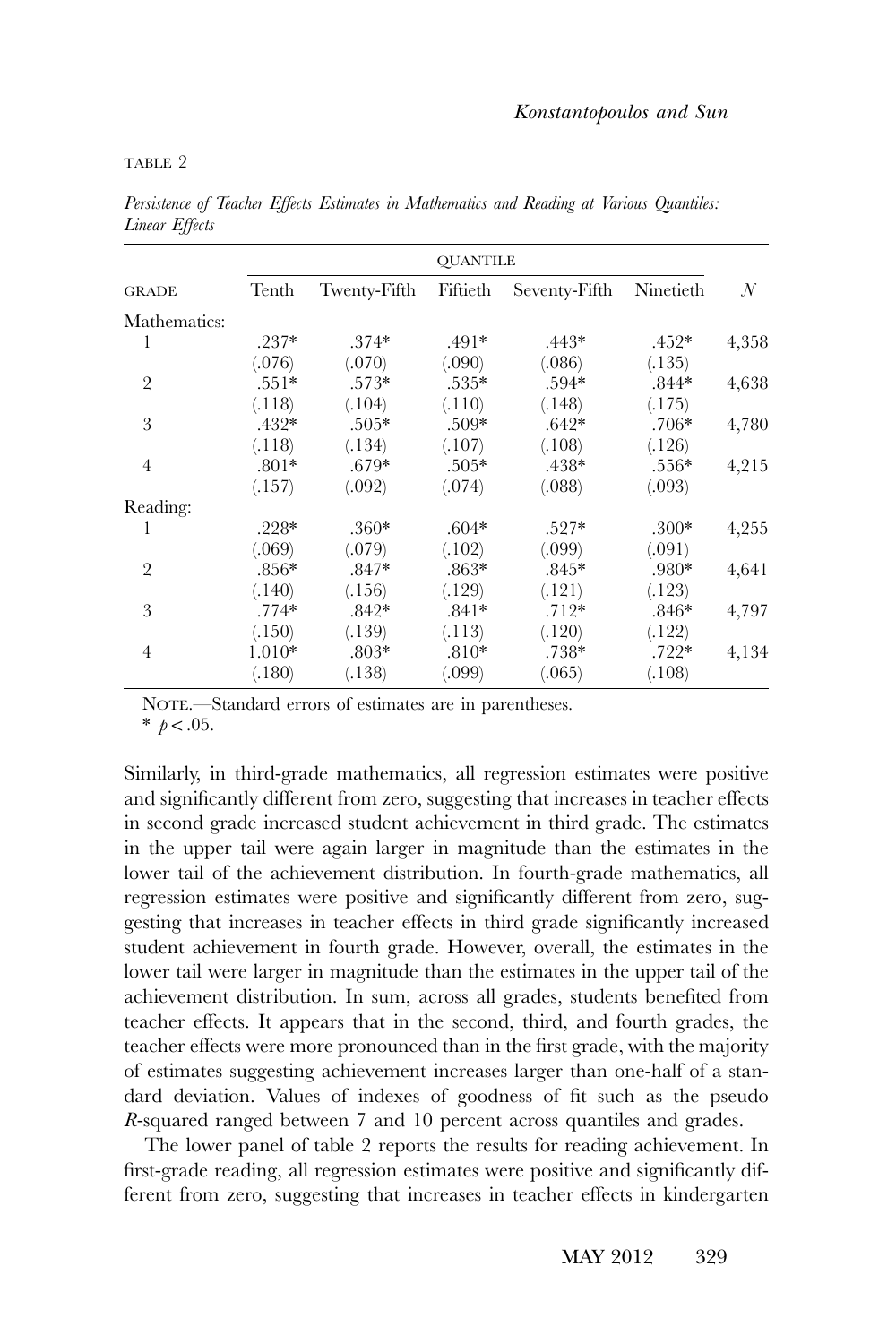|                | <b>OUANTILE</b> |              |          |               |           |               |  |
|----------------|-----------------|--------------|----------|---------------|-----------|---------------|--|
| <b>GRADE</b>   | Tenth           | Twenty-Fifth | Fiftieth | Seventy-Fifth | Ninetieth | $\mathcal{N}$ |  |
| Mathematics:   |                 |              |          |               |           |               |  |
| $\overline{2}$ | $.530*$         | $.572*$      | $.471*$  | $.526*$       | $.562*$   | 3,327         |  |
|                | (.133)          | (.120)       | (.111)   | (.159)        | (.231)    |               |  |
| 3              | $.272*$         | $.267*$      | $.268*$  | $.322*$       | .459*     | 3,806         |  |
|                | (.111)          | (.095)       | (.107)   | (.072)        | (.101)    |               |  |
| $\overline{4}$ | $.590*$         | $.437*$      | $.343*$  | $.250*$       | $.312*$   | 3,603         |  |
|                | (.112)          | (.076)       | (.060)   | (.082)        | (.117)    |               |  |
| Reading:       |                 |              |          |               |           |               |  |
| $\overline{2}$ | $.755*$         | $.724*$      | $.656*$  | $.657*$       | $.862*$   | 3,331         |  |
|                | (.126)          | (.106)       | (.107)   | (.130)        | (.193)    |               |  |
| 3              | $.584*$         | $.549*$      | $.542*$  | $.466*$       | $.703*$   | 3,821         |  |
|                | (.131)          | (.161)       | (.147)   | (.112)        | (.189)    |               |  |
| $\overline{4}$ | $.772*$         | $.530*$      | .483*    | $.470*$       | $.315*$   | 3,587         |  |
|                | (.149)          | (.135)       | (.117)   | (.088)        | (.126)    |               |  |

*Persistence of Residualized Teacher Effects Estimates in Mathematics and Reading and Various Quantiles: Linear Effects*

NOTE.—Standard errors of estimates are in parentheses. \*  $p < .05$ .

increased student achievement in first grade significantly. The patterns were similar in the second, third, and fourth grades. All regression estimates across grades were positive and statistically significant. The estimates were overall larger than those in mathematics, which indicates stronger associations between teacher effects and achievement in reading than in mathematics. In the first, second, and third grades, the teacher effects seemed to be uniform across different quantiles of the achievement distribution; in the fourth grade, it appeared that lower-performing students may have benefited more from having effective teachers in the third grade than other students. Across all grades, students benefited from teacher effects, and it appears that in the second, third, and fourth grades, the teacher effects were more pronounced than in the first grade, with the majority of estimates suggesting achievement increases larger than three-fourths of a standard deviation. Values of indexes of goodness of fit such as the pseudo *R*-squared ranged between 9 and 14 percent across quantiles and grades.

The estimates of the persistence of residualized teacher effects are summarized in table 3. By and large the results are qualitatively similar to those reported in table 2. All estimates were positive and significant but smaller in magnitude than those in table 2. In fourth-grade mathematics and reading, the estimates were more pronounced and nearly twice as large in the tenth quantile than in the ninetieth quantile. Values of indexes of goodness of fit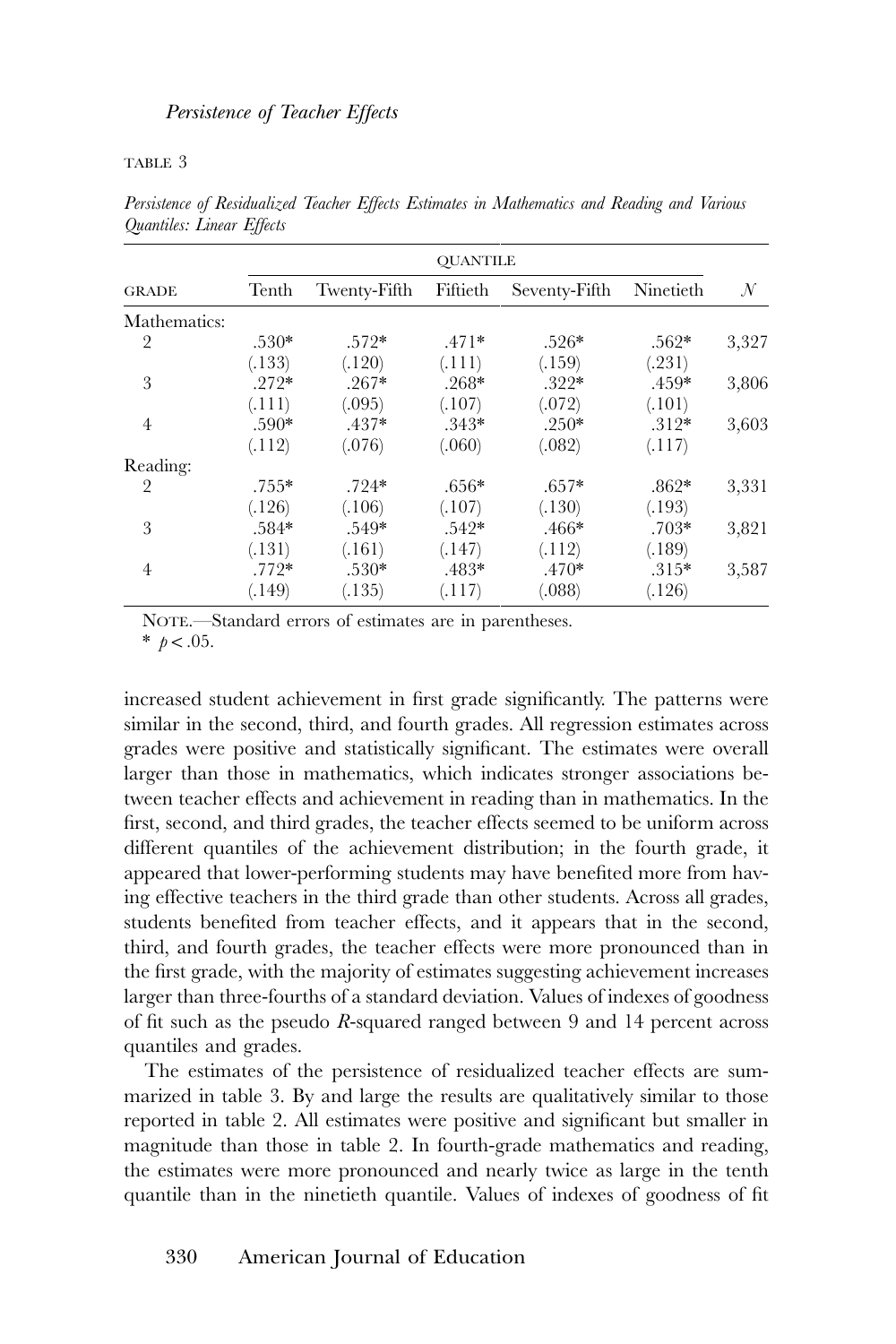|                | <b>QUANTILE</b> |          |         |                                               |          |               |
|----------------|-----------------|----------|---------|-----------------------------------------------|----------|---------------|
| <b>GRADE</b>   | Tenth           |          |         | Twenty-Fifth Fiftieth Seventy-Fifth Ninetieth |          | $\mathcal{N}$ |
| Mathematics:   |                 |          |         |                                               |          |               |
| 1              | $-.209$         | .063     | .197    | .462                                          | .616     | 4,358         |
|                | (.290)          | (.367)   | (.347)  | (.353)                                        | (.336)   |               |
| 2              | $-.063$         | $-.237$  | $-.008$ | $-.070$                                       | $-.384$  | 4,638         |
|                | (.217)          | (.229)   | (.231)  | (.266)                                        | (.385)   |               |
| 3              | $-.073$         | $-.130$  | .092    | $-.290$                                       | $-.145$  | 4,780         |
|                | (.241)          | (.254)   | (.371)  | (.408)                                        | (.447)   |               |
| $\overline{4}$ | $-.336$         | $-.532*$ | $-.368$ | $-.362$                                       | $-.078$  | 4,215         |
|                | (.265)          | (.223)   | (.220)  | (.250)                                        | (.240)   |               |
| Reading:       |                 |          |         |                                               |          |               |
|                | $-.270$         | $-.294$  | $-.503$ | $-.063$                                       | $-.120$  | 4,255         |
|                | (.157)          | (.154)   | (.270)  | (.316)                                        | (.295)   |               |
| $\overline{2}$ | $-.049$         | .011     | $-.221$ | .274                                          | .189     | 4,641         |
|                | (.343)          | (.447)   | (.488)  | (.722)                                        | (.772)   |               |
| 3              | $-.758$         | $-.560$  | $-.599$ | $-.757$                                       | $-1.000$ | 4,797         |
|                | (.390)          | (.446)   | (.387)  | (.503)                                        | (.598)   |               |
| $\overline{4}$ | $-1.217$        | $-.972$  | $-.652$ | $-.423$                                       | $-.781$  | 4,134         |
|                | (.744)          | (.529)   | (.483)  | (.442)                                        | (.516)   |               |

*Persistence of Teacher Effects Estimates in Mathematics and Reading at Various Quantiles: Quadratic Effects*

NOTE.—Standard errors of estimates are in parentheses.  $*$   $p < .05$ .

such as the pseudo *R*-squared ranged between 6 and 8 percent in mathematics and between 8 and 12 percent in reading.

#### *Nonlinear Teacher Effects*

We also examined possible nonlinear teacher effects by including quadratic terms for teacher effects in equation (4). These estimates were also adjusted for covariate effects. The results of this analysis are summarized in table 4, which has the same structure as tables 2 and 3. The linear effects estimates are not included in the table for simplicity, but they were all positive and significant.

In first-grade mathematics, the quadratic estimates were typically positive but not significant at the .05 level. The estimates in the second, third, and fourth grades were negative and not significant. The only exception was the twenty-fifth quantile estimate at fourth grade, which was negative and significant at the .05 level, suggesting that in the low quartile of the distribution, student achievement increased when teacher effects increased but at a de-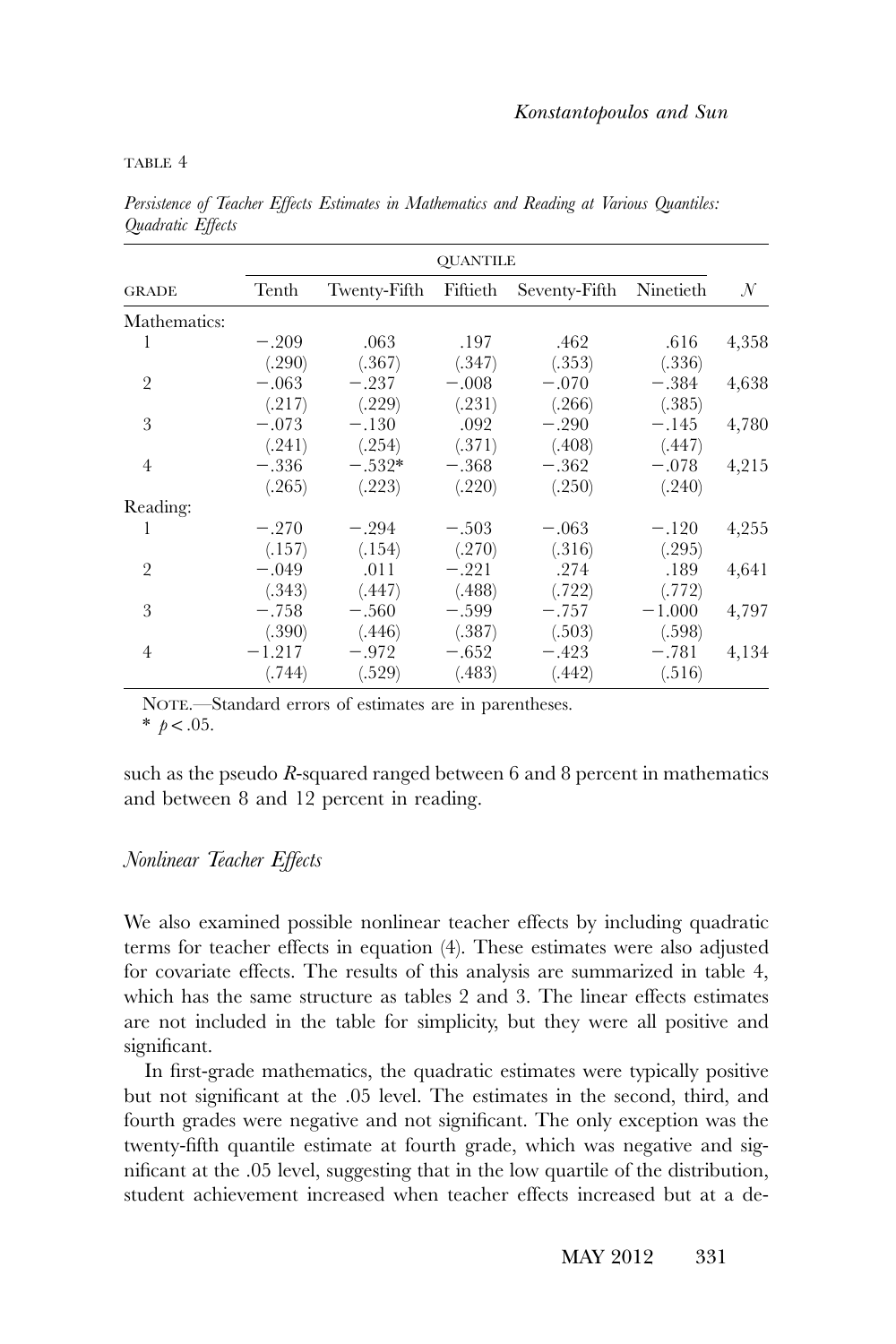|                | <b>OUANTILE</b> |              |          |               |           |               |
|----------------|-----------------|--------------|----------|---------------|-----------|---------------|
| <b>GRADE</b>   | Tenth           | Twenty-Fifth | Fiftieth | Seventy-Fifth | Ninetieth | $\mathcal{N}$ |
| Mathematics:   |                 |              |          |               |           |               |
| $\overline{2}$ | .345            | .116         | .215     | .091          | .059      | 3,327         |
|                | (.221)          | (.227)       | (.259)   | (.261)        | (.312)    |               |
| 3              | $-.084$         | $-.210$      | $-.155$  | $-.154$       | $-.412$   | 3,806         |
|                | (.287)          | (.204)       | (.249)   | (.308)        | (.383)    |               |
| 4              | $-.161$         | $-.114$      | $-.161$  | $-.208$       | $-.189$   | 3,603         |
|                | (.216)          | (.189)       | (.097)   | (.118)        | (.246)    |               |
| Reading:       |                 |              |          |               |           |               |
| $\overline{2}$ | $-.542$         | .093         | $-.081$  | $-.415$       | $-.753$   | 3,331         |
|                | (.591)          | (.426)       | (.515)   | (.527)        | (.583)    |               |
| 3              | $-.092$         | $-.001$      | $-.124$  | $-.336$       | $-.619$   | 3,821         |
|                | (.558)          | (.535)       | (.497)   | (.330)        | (.641)    |               |
| 4              | $-.396$         | $-.559$      | $-.363$  | $-.496$       | $-.398$   | 3,587         |
|                | (.737)          | (.440)       | (.487)   | (.505)        | (.628)    |               |

*Persistence of Residualized Teacher Effects Estimates in Mathematics and Reading at Various Quantiles: Quadratic Effects*

NOTE.—Standard errors of estimates are in parentheses.

creasing rate. The results for reading scores were qualitatively similar. The nonlinear estimates were negative and not significantly different from zero across grades. The estimates were larger in the third and fourth grades, indicating a higher likelihood of nonlinear effects in these grades in reading achievement. The quadratic estimates were consistently more pronounced in reading than in mathematics. Overall, these results provide very weak to no evidence of nonlinear teacher effects. Values of goodness of fit indexes were the same as those reported in table 2.

The quadratic estimates of the persistence of residualized teacher effects are summarized in table 5. By and large the results are qualitatively similar to those reported in table 4, only now none of the quadratic estimates are significant and the magnitude of these effects is much smaller than what was reported in table 4. Values of goodness of fit indexes were the same as those reported in table 3.

# *Teacher Effects across Grades*

Overall from kindergarten to fourth grade, nearly 10 percent of students consistently had high- or low-effective teachers (i.e., teachers in the top or bottom half of the distribution). The results of this analysis are reported in table 6. The results for fourth-grade mathematics scores are reported in the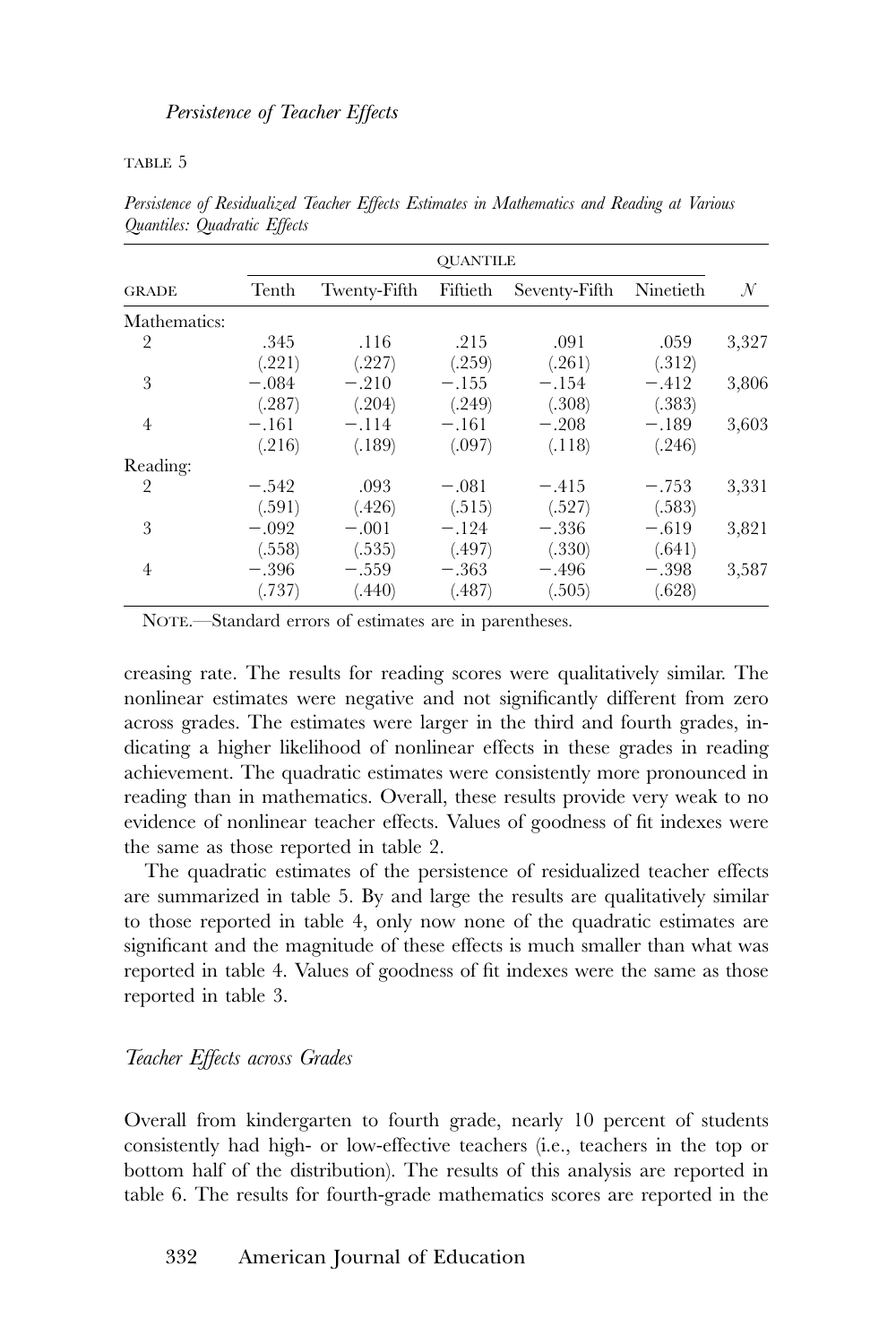|                                 | <b>OUANTILE</b> |                  |          |                   |           |               |
|---------------------------------|-----------------|------------------|----------|-------------------|-----------|---------------|
| <b>GRADE 4</b>                  | Tenth           | Twenty-<br>Fifth | Fiftieth | Seventy-<br>Fifth | Ninetieth | $\mathcal{N}$ |
| Mathematics:                    |                 |                  |          |                   |           |               |
| $K-3$ teacher effect: top half  | $.432*$         | $.323*$          | $.221*$  | $.286*$           | $.314*$   | 2,297         |
|                                 | (.071)          | (.069)           | (.052)   | (.062)            | (.078)    |               |
| K-3 teacher effect: bottom half | $-.305*$        | $-.278*$         | $-.318*$ | $-.350*$          | $-.346*$  | 2,297         |
|                                 | (.163)          | (.058)           | (.076)   | (.043)            | (.102)    |               |
| Reading:                        |                 |                  |          |                   |           |               |
| $K-3$ teacher effect: top half  | $.317*$         | $.285*$          | $.255*$  | $.183*$           | $.271*$   | 2.259         |
|                                 | (.073)          | (.057)           | (.051)   | (.066)            | (.083)    |               |
| K-3 teacher effect: bottom half | $-.232$         | $-.226*$         | $-.236*$ | $-.187*$          | $-.113$   | 2,259         |
|                                 | (.124)          | (.064)           | (.090)   | (.079)            | (.114)    |               |

*Estimates of Persistence of Teacher Effects in Successive Grades: Kindergarten to Third Grade*

NOTE.—Standard errors of estimates are in parentheses.

\*  $p < .05$ .

upper panel and for reading scores in the lower panel. The estimates are mean differences in standard deviation units between students who consistently had high- or low-effective teachers from kindergarten to third grade and students who did not. As expected, the estimates are positive for students who have had high-effective teachers and negative for those who have had loweffective teachers. The estimates indicated a significant advantage for students who have had high-effective teachers in successive grades both in mathematics and in reading. The advantage seemed larger for lower-performing students both in mathematics and in reading. However, the differences in the estimates at the lower and upper quantiles did not reach statistical significance. The benefit seemed larger in mathematics than in reading in the tails.

The students who have had low-effective teachers in successive grades were at a disadvantage, however. In particular, the disadvantage was significant for all students and was larger than one-fourth of a standard deviation in mathematics. The disadvantage was more pronounced in the tails of the mathematics distribution, which is alarming for lower-performing students in particular. In reading, the estimates were smaller and insignificant at the ninetieth quantile. That is, the disadvantage was less pronounced in reading especially for very high-performing students. Still these effects are overall not trivial both in mathematics and in reading and suggest that having high-effective teachers successively in early grades is beneficial, whereas having low-effective teachers successively in early grades is a disadvantage especially in mathematics. These results are important for lower-performing students in particular because these students need the additional boost from high-effective teachers the most. Values of indexes of goodness of fit such as the pseudo *R*-squared ranged between 5 and 7 percent.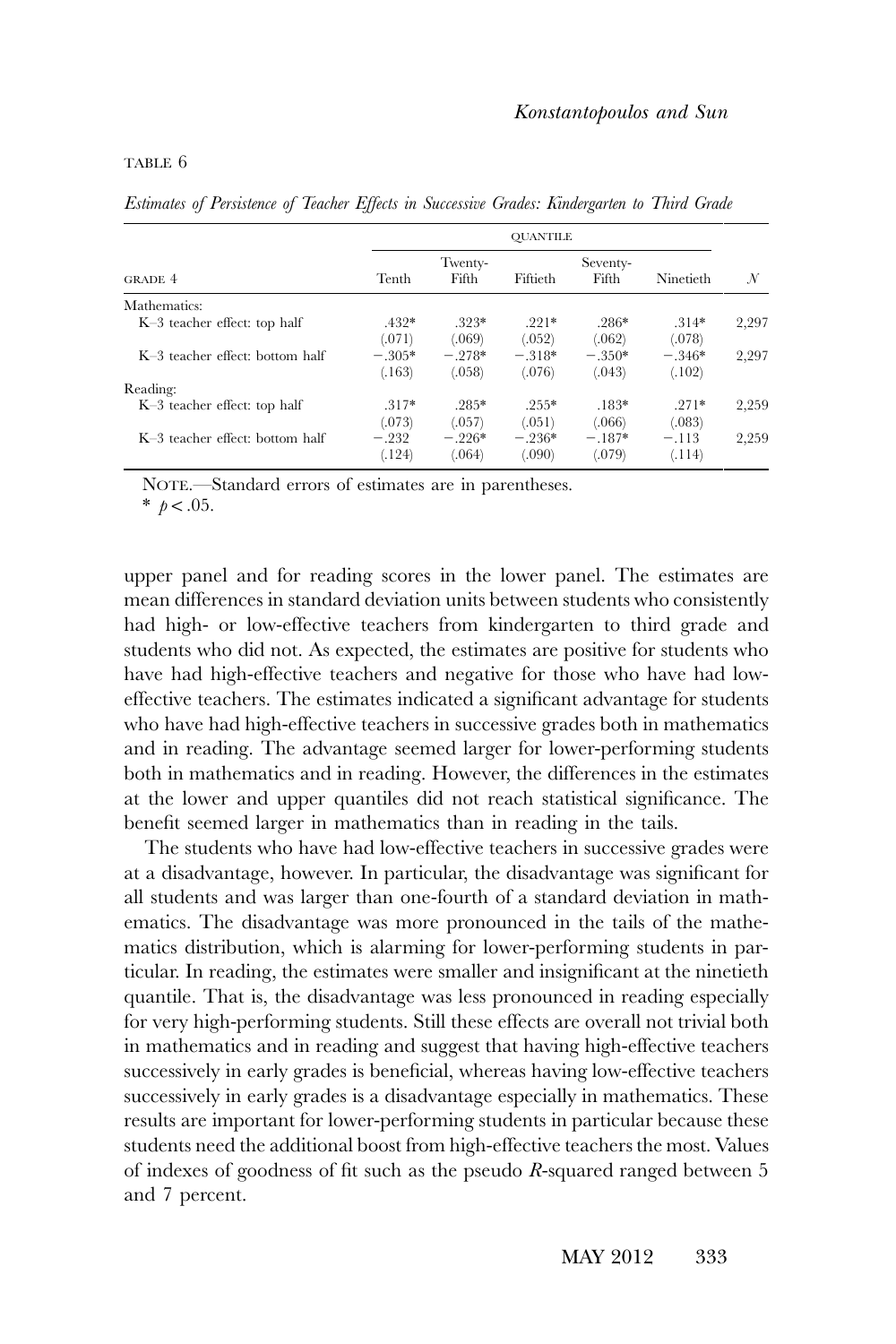# Discussion

We investigated the persistence of teacher effects from grade to grade across the achievement distribution. We were interested in whether teacher effects are differential or uniform for lower-performing, medium, and higher-performing students. We used high-quality data from a four-year randomized experiment in which teachers and students were assigned randomly to classrooms within schools. The results of the analyses suggest that overall, in early grades, teacher effects in one grade lead to higher academic achievement in the following grade for lower-performing, medium, and higher-performing students. This finding supports the notion that teachers can increase achievement significantly for all students. In addition, teacher effects were not trivial and typically showed that students who had effective teachers in one year demonstrated a significant increase in their achievement the following year. The achievement gain was more pronounced in reading and reached threefourths of a standard deviation in some grades.

There was not consistent evidence of differential teacher effects on student achievement, however. Overall, teacher effects seemed uniform across the achievement distribution, which suggests that students at different achievement levels benefited equally from teachers. There were some exceptions, however. In fourth grade the estimates were larger for lower-performing students. The teacher effect benefit in first-grade mathematics, however, indicated an advantage for higher-performing students (e.g., ninetieth quantile) and was nearly twice as large as that at the tenth quantile. These estimates were not different in a statistical sense. The estimates were also larger for higher-performing students in the second and third grades, but the differences in these estimates were not significant. In sum, it appears that all students benefited from teachers similarly and significantly.

We also explored whether the effects of teachers were nonlinear by adding both linear and quadratic terms in the quantile regression models. These results showed no systematic evidence of nonlinear effects. The overwhelming majority of the nonlinear estimates were not significant and suggested that teacher effects are linear. Notice that in all quantile regression models we included the inverse Mills ratio as a covariate to adjust for possible selection. Virtually in all models the selection coefficient was positive and in many instances significant, indicating some positive selection of individuals from grade to grade. Thus, it appears that attrition may have resulted in some positive selection.

Teacher effects both linear and quadratic seem consistently larger in reading than in mathematics. This is an interesting finding given that the students in the same classroom are taught mathematics and reading by the same teacher. Student selection is also unlikely since virtually the same samples of students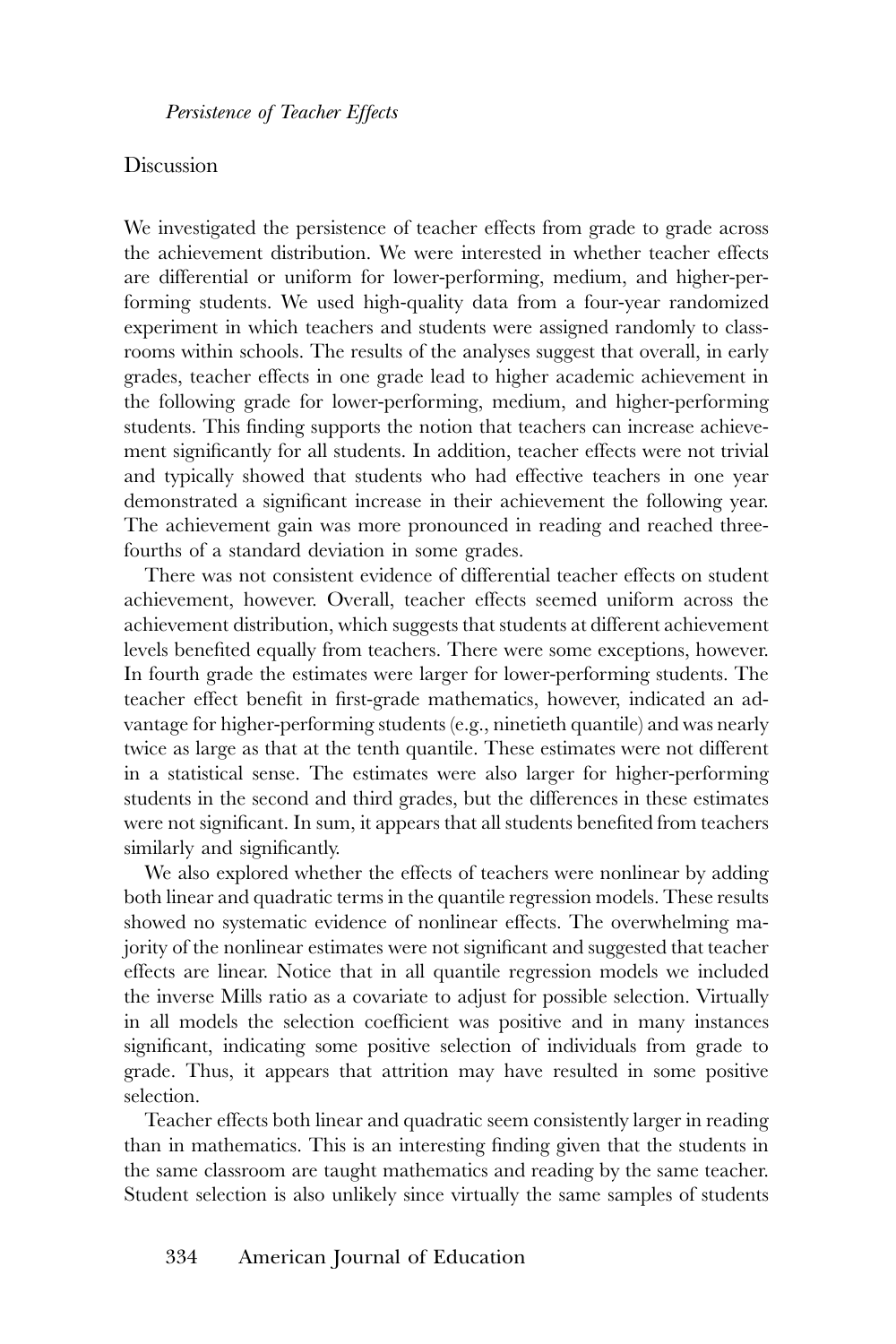took the SAT-9 mathematics and reading tests. One explanation may be that teachers typically put more emphasis on reading than on mathematics in early grades and that the pedagogy of reading is heavily infused in early grades. Familiarity with the basic mechanisms of reading, vocabulary growth, and systematic practice in reading take place in early grades. In addition, basic reading skills such as decoding are developed in early grades and lay the foundation for later, more advanced reading skills such as comprehension. A related point is that teachers who teach in early grades may be better prepared to teach reading than mathematics. Also, schools may stress the importance of focusing more on reading in early grades. Unfortunately, classroom observations or teacher logs were not available in Project STAR, and therefore, it is impossible to know the actual teaching practices that took place in each classroom. Regardless of the mechanism, the empirical evidence points to larger persistence of teacher effects in reading.

The results from the longitudinal analysis are also informative. Students who have had high-effective teachers in successive grades benefited at least one-fourth of a standard deviation in fourth-grade mathematics. The advantage seems larger for lower-performing students. The students who have had low-effective teachers in successive grades, however, were at a disadvantage that was larger than one-fourth of a standard deviation in the tails of the fourth-grade mathematics distribution. This is especially concerning for lowerperforming students. The disadvantage was less pronounced in reading, however, especially for very high-performing students. Generally, these findings suggest that having high-effective teachers successively in early grades is beneficial, whereas having low-effective teachers successively in early grades could be potentially harmful in mathematics, especially for lower-performing students. The findings stress the importance of assigning effective teachers to classrooms with higher proportions of lower-performing students.

Unfortunately, we could not control for teacher effects in the fourth grade. There was no information about teachers in the fourth-grade data, and thus, we were able to control only for student characteristics and school urbanicity and composition (e.g., percentage of minority or disadvantaged students). For grades 1–3, however, we were able to include in the models covariates such as teacher race, experience, and education, and therefore, we adjusted the persistence of teacher effects estimates. Still, we were not able to control for all current-grade teacher effects since the information about teacher characteristics was limited. As a result, covariates that could have affected our estimates such as teacher peer effects, teacher turnover, and teacher tenure in the same grade level were not controlled for in this analysis. This is a potential limitation of the study. Further, in all models we controlled for school urbanicity and school composition such as percentage of minority and disadvantaged students in the school. These were the only school variables avail-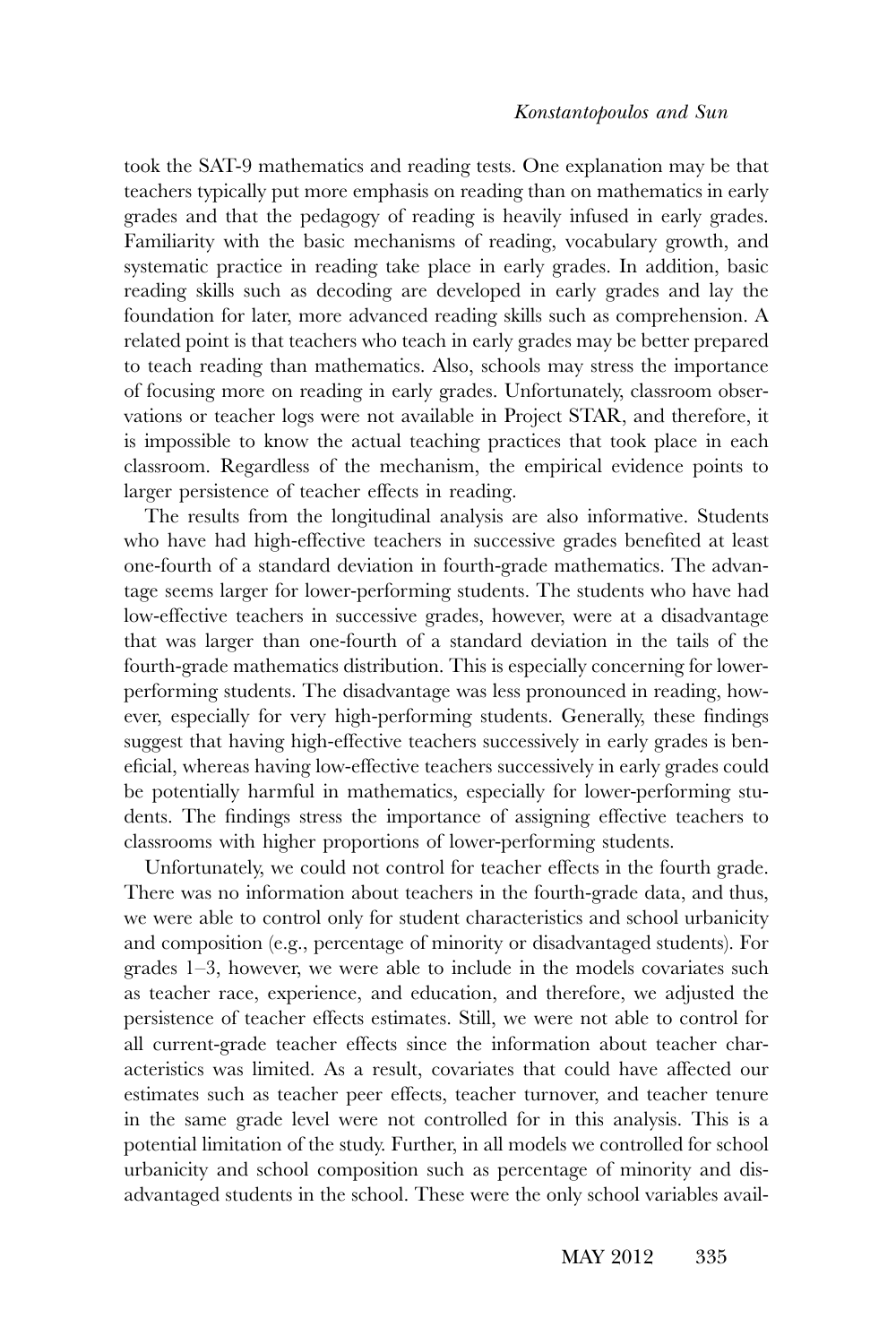able. However, other unobserved school variables such as percentage of effective or high-quality teachers in the school could have affected our estimates. This is also a potential limitation of the study. Finally, another potential limitation is that the teacher effects were computed assuming no measurement error, which is an assumption that may not hold exactly and could affect our regression coefficients in the quantile regression analysis.

Teacher effects were estimated assuming a constant variance for the entire achievement distribution. This assumption may be restrictive in that the constant variance may represent well the data around the middle of the distribution but not necessarily other data, especially in the tails. If this assumption does not hold for the tails of the distribution and the variance in the tails is larger, then our variance estimate of the teacher effects may be conservative. As a result, it is possible that the prediction (i.e., teacher effects in one year predicting student achievement the following year) is underestimated because of the restriction of range in the predictor. Still our empirical estimates from the quantile regression are significant and not trivial in magnitude.

In addition, one way to check whether the variance of the teacher effects is constant across the achievement distribution in one grade is to treat initial achievement (i.e., pretreatment scores) as a random effect at the teacher level. Essentially, this model would assume that initial achievement varies across teachers and therefore interacts with teachers. A significant variance of this interaction random effect would suggest that achievement is not consistent across teachers. Unfortunately, we were unable to investigate this because pretest scores were not available in kindergarten. In addition, even if pretest scores were available, it is unclear that they would vary across teachers within schools given random assignment of students to classes within schools.

To conclude, although this study demonstrates that the persistence of teacher effects has a positive impact on student achievement for all students, there is not much evidence of differential teacher effects except for the fourth grade. It does not seem that lower-performing students benefit more from having effective teachers in the previous grade than other students. However, lowerperforming students benefit from teachers at least as much as other students, which is promising. The longitudinal analysis revealed a larger detriment in reading for lower-performing students who have had low-effective teachers in successive grades. The present study does not unravel the mechanism through which teacher effects persist and affect student achievement. This is partly due to the general definition of teacher effects, which does not allow examination of associations between observed teacher characteristics or teaching practices and student achievement. Data about teaching practices in classrooms are unfortunately not available. Such data could have helped identify the mechanism of teacher effectiveness because they typically include information about instructional processes and interactions among students and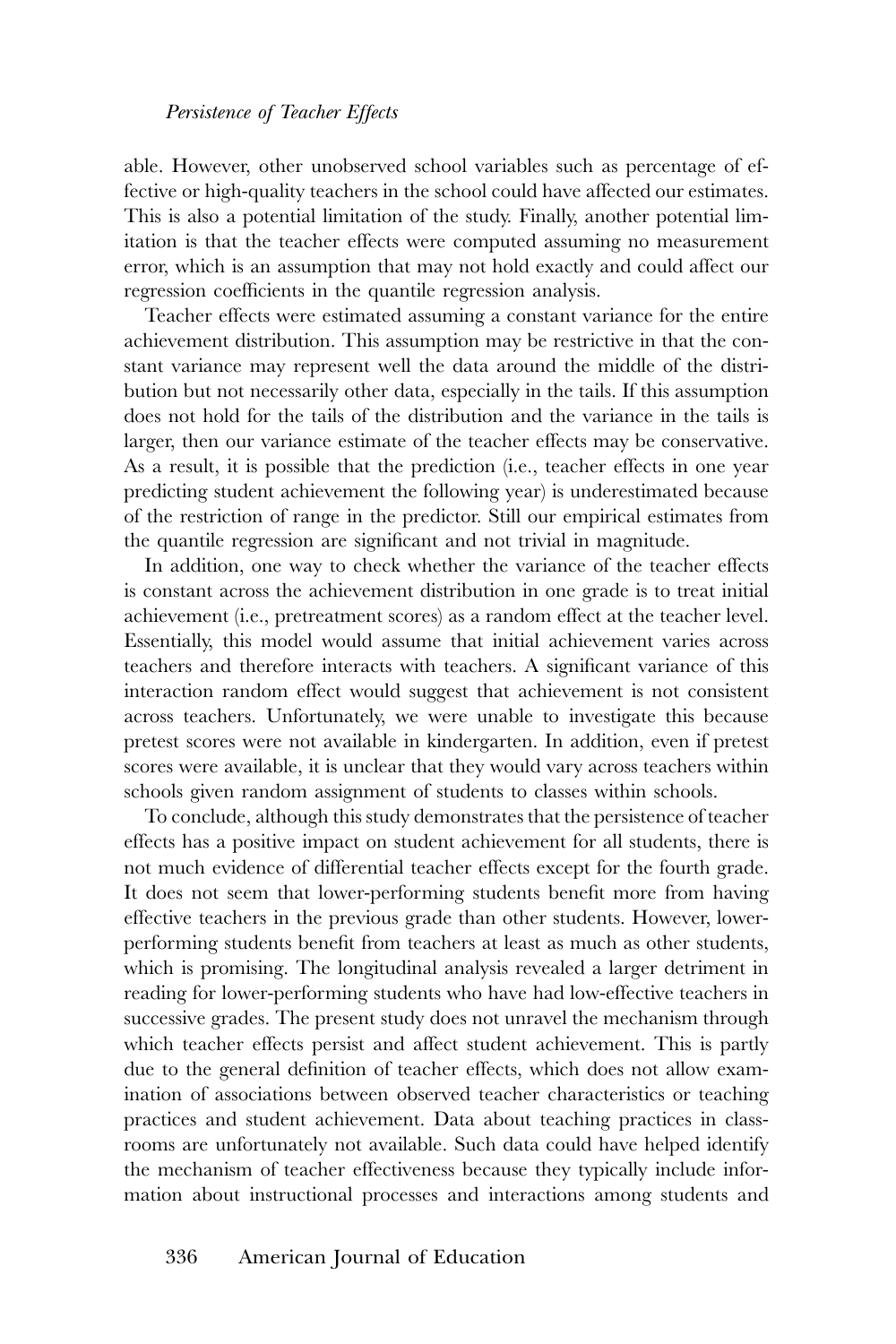between students and teachers. A well-designed study with the objective of collecting high-quality micro-level data in the classroom would provide invaluable information about the mechanism of teacher effectiveness.

## References

- $\rightarrow$  Ammermueller, Andreas, and Jörn-Steffen Pischke. 2009. "Peer Effects in European Primary Schools: Evidence from the Progress in International Reading Literacy Study." *Journal of Labor Economics* 27 (3): 315–48.
- $\rightarrow$  Ballou, Dale, William Sanders, and Paul Wright. 2004. "Controlling for Student Background in Value-Added Assessment of Teachers." *Journal of Educational and Behavioral Statistics* 29 (1): 37–65.
- $\rightarrow$  Borman, Geoffrey D., and Steven M. Kimball. 2005. "Teacher Quality and Educational Equality: Do Teachers with Higher Standards-Based Evaluation Ratings Close Student Achievement Gaps?" *Elementary School Journal* 106 (1): 3–20.
- Boyd, Donald, Hamilton Lankford, Susanna Loeb, Jonah Rockoff, and James Wyckoff. 2008. "The Narrowing Gap in New York City Teacher Qualifications and Its Implications for Student Achievement in High-Poverty Schools." *Journal of Policy Analysis and Management* 27 (4): 793–818.
	- Braun, Henry I. 2005. "Value-Added Modeling: What Does Due Diligence Require?" In *Value-Added Models in Education: Theory and Applications*, ed. Robert W. Lissitz. Maple Grove, MN: JAM Press.
- Bryk, Anthony S., and Stephan W. Raudenbush. 1988. "Toward a More Appropriate Conceptualization of Research on School Effects: A Three-Level Hierarchical Linear Model." *American Journal of Education* 97 (November): 65–108.
- Buchinsky, Moshe. 1998. "Recent Advances in Quantile Regression Models: A Practical Guideline for Empirical Research." *Journal of Human Resources* 33 (1): 89–126.
- Clotfelter, Charles T., Helen F. Ladd, and Jacob L. Vidgor. 2006. "Teacher-Student Matching and the Assessment of Teacher Effectiveness." *Journal of Human Resources* 41 (4): 778–820.
	- Coleman, James S., Ernest Q. Campbell, Carol J. Hobson, James McPartland, Alexander M. Mood, Frederic D. Weinfeld, and Robert L. York. 1966. *Equality of Educational Opportunity.* Washington, DC: US Government Printing Office.
	- Cronbach, Lee J., and Richard E. Snow. 1977. *Aptitudes and Instructional Methods.* New York: Irvington.
- Freedman, David A. 2006. "Statistical Models for Causation: What Inferential Leverage Do They Provide?" *Evaluation Review* 30 (6): 691–713.
- Goldhaber, Dan, and Emily Anthony. 2007. "Can Teacher Quality Be Effectively Assessed? National Board Certification as a Signal of Effective Teaching." *Review of Economics and Statistics* 89 (1): 134–50.
- Goldhaber, Dan D., and Dominic J. Brewer. 1997. "Why Don't Schools and Teachers Seem to Matter? Assessing the Impact of Unobservables on Educational Productivity." *Journal of Human Resources* 32 (3): 505–23.
- Good, Thomas L. 1979. "Teacher Effectiveness in the Elementary School." *Journal of Teacher Education* 30 (2): 52–64.
	- Good, Thomas, and Jere E. Brophy. 1987. *Looking in Classrooms.* New York: Harper & Row.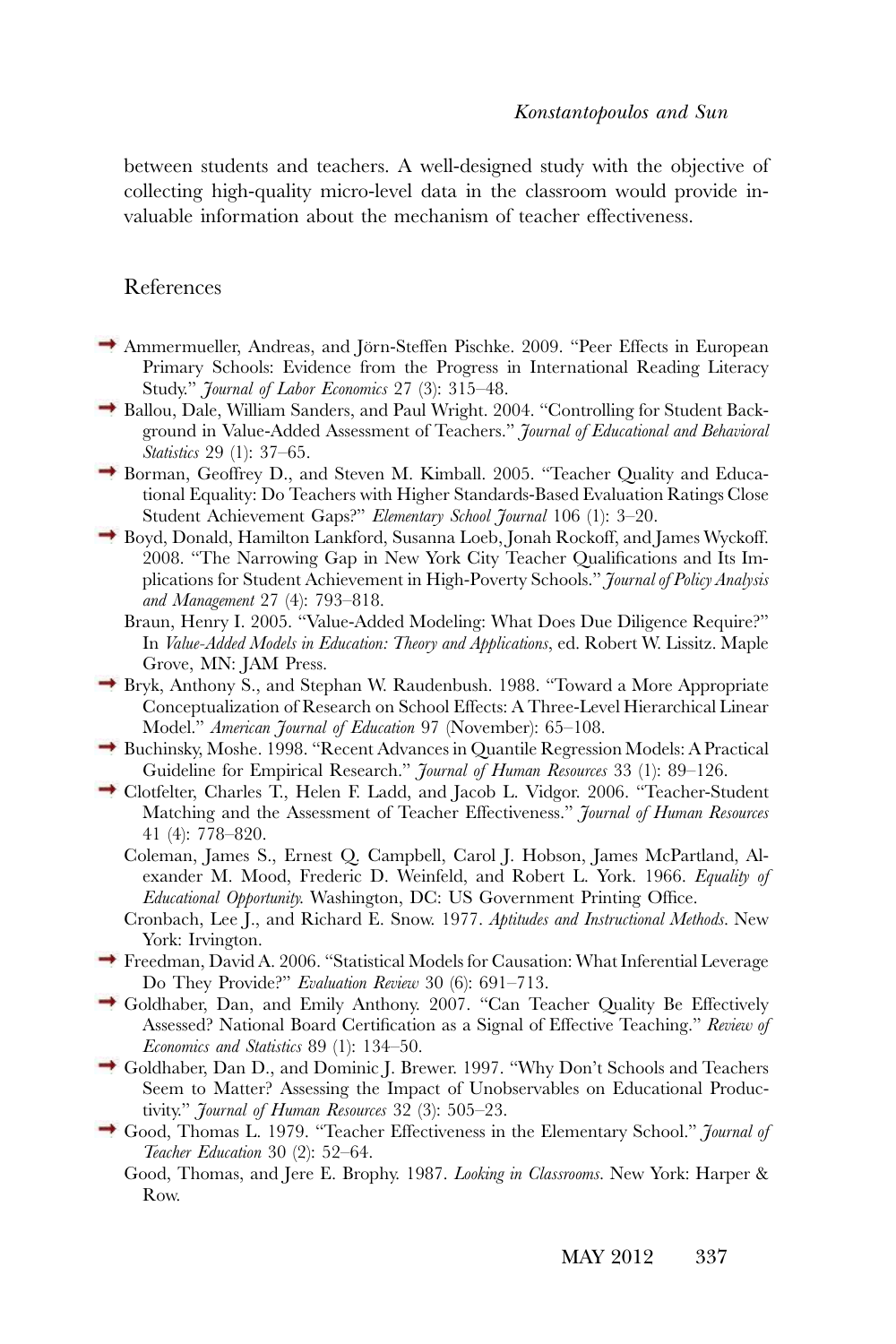- Greenwald, Rob, Larry V. Hedges, and Richard D. Laine. 1996. "The Effect of School Resources on Student Achievement." *Review of Educational Research* 66 (3): 361–96.
- $\rightarrow$  Hanushek, Eric A. 1986. "The Economics of Schooling: Production and Efficiency in Public Schools." *Journal of Economic Literature* 24 (3): 1141–77.
- Hanushek, Eric A. 1992. "The Trade-off between Child Quantity and Quality." *Journal of Political Economy* 100 (1): 84–117.
- $\rightarrow$  Hanushek, Eric A. 1999. "Some Findings from an Independent Investigation of the Tennessee STAR Experiment and from Other Investigations of Class Size Effects." *Educational Evaluation and Policy Analysis* 21 (2): 143–63.
- Hanushek, Eric A., John F. Kain, Jacob M. Markman, and Steven G. Rivkin. 2003. "Does Peer Ability Affect Student Achievement?" *Journal of Applied Econometrics* 18 (5): 527–44.
- $\rightarrow$  Hanushek, Eric A., and Steven G. Rivkin. 2010. "Generalizations about Using Value-Added Measures of Teacher Quality." *American Economic Review Papers and Proceedings* 100 (2): 267–71.
	- Hao, Lingxin, and Daniel Q. Naiman. 2007. *Quantile Regression.* Thousand Oaks, CA: Sage.
- Heckman, James J. 1979. "Sample Selection Bias as a Specification Error." *Econometrica* 47 (1): 153–61.
- Hill, Heather C., Brian Rowan, and Deborah Loewenberg Ball. 2005. "Effects of Teachers' Mathematical Knowledge for Teaching on Student Achievement." *American Educational Research Journal* 42 (2): 371–406.
- $\rightarrow$  Kennedy, Mary M. 2008. "Contributions of Qualitative Research to Research in Teacher Qualifications." *Educational Evaluation and Policy Analysis* 30 (4): 344–67.
- Koenker, Roger, and Gilbert Bassett Jr. 1978. "Regression Quantiles." *Econometrica* 46 (3): 33–50.
- Konstantopoulos, Spyros. 2009. "Effects of Teachers on Minority and Disadvantaged Students' Achievement in the Early Grades." *Elementary School Journal* 110 (1): 92– 113.
- Konstantopoulos, Spyros. 2011a. "How Consistent Are Class Size Effects?" *Evaluation Review* 35 (1): 71–92.

Konstantopoulos, Spyros. 2011b. "Teacher Effects in Early Grades? Evidence from a Randomized Experiment." *Teachers College Record* 113 (7): 1541–65.

- $\rightarrow$  Konstantopoulos, Spyros, and Vicki Chung. 2011. "The Persistence of Teacher Effects in Elementary Grades." *American Educational Research Journal* 48 (2): 361–86.
- Krueger, Alan B. 1999. "Experimental Estimates of Education Production Functions." *Quarterly Journal of Economics* 114 (2): 497–532.
- Lefgren, Lars. 2004. "Educational Peer Effects and the Chicago Public Schools." *Journal of Urban Economics* 56 (2): 169–91.
- Manski, Charles F. 1993. "Identification of Endogenous Social Effects: The Reflection Problem." *Review of Economic Studies* 60 (3): 531–42.
- Mashburn, Andrew J., Laura M. Justice, Jason T. Downer, and Robert C. Pianta. 2009. "Peer Effects on Children's Language Achievement during Pre-kindergarten." *Child Development* 80 (3): 686–702.
- McCaffrey, Daniel F., J. R. Lockwood, Daniel Koretz, Thomas A. Louis, and Laura Hamilton. 2004. "Models for Value-Added Modeling of Teacher Effects." *Journal of Educational and Behavioral Statistics* 29 (1): 67–101.
- Meyer, Robert H. 1997. "Value-Added Indicators of School Performance: A Primer." *Economics of Education Review* 16 (3): 283–301.
- Murnane, Richard, and Barbara R. Phillips. 1981. "What Do Effective Teachers of Inner-City Children Have in Common?" *Social Science Research* 10 (1): 83–100.